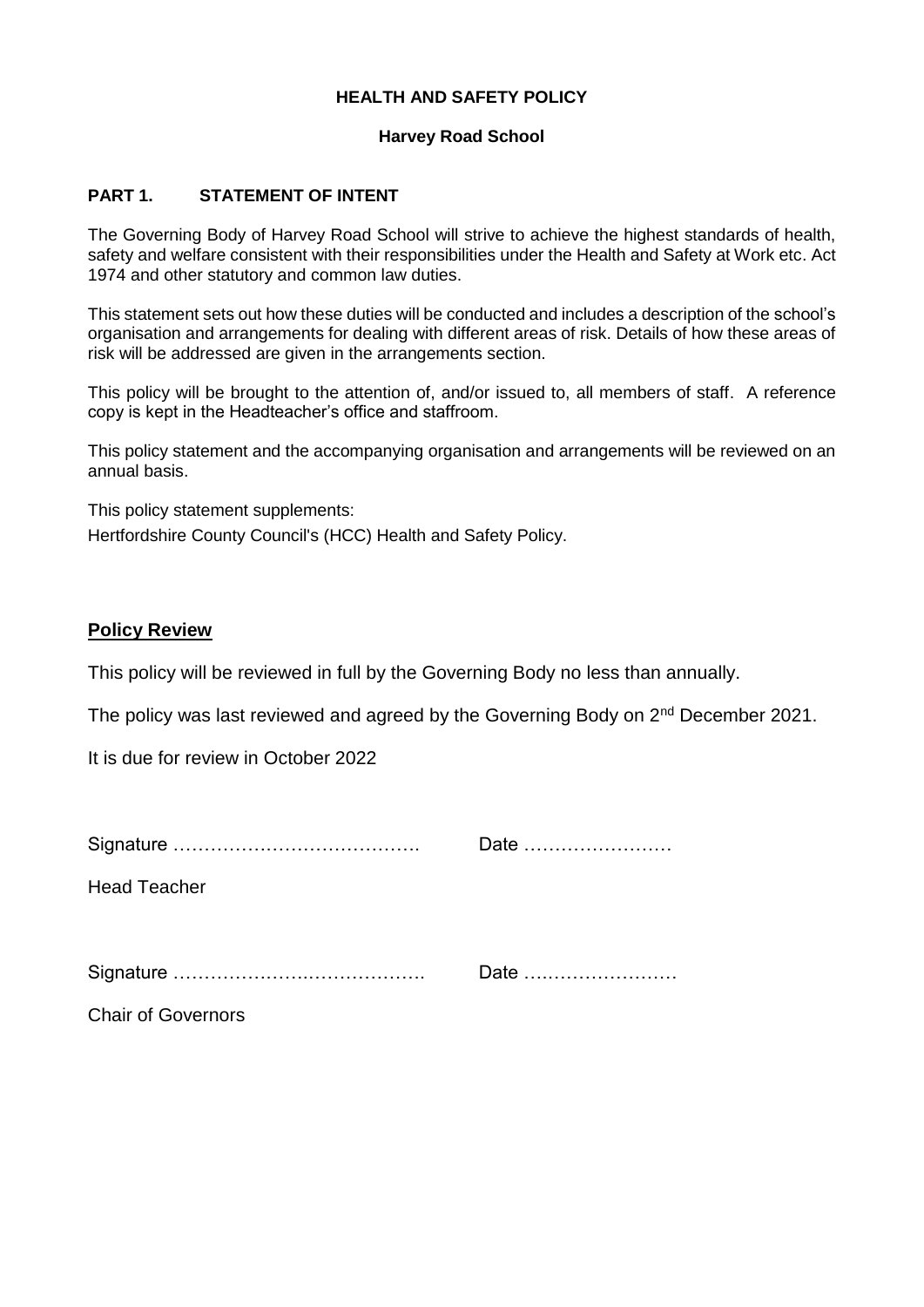# **PART 2. ORGANISATION**

As the employer the Local Authority has overall responsibility for Health and Safety in Community and Voluntary Controlled Schools.

#### **At a school level duties and responsibilities have been assigned to staff and governors as detailed below.**

## **Responsibilities of the Governing Body**

The Governing Body are responsible for ensuring health and safety management systems are in place and effective. They fulfil a strategic role in health and safety and are not expected to be involved in day to day management of the school.

As a minimum these management systems should adhere to the LA's health and safety policy, procedures and standards as detailed on the H&S pages of the [Hertfordshire Grid](https://thegrid.org.uk/health-and-safety-offsite-visits-premises/health-and-safety) and follow the HSE's ['Managing for health and safety' \(HSG65\) \(hse.gov.uk\),](https://www.hse.gov.uk/pubns/books/hsg65.htm) namely:

- **Plan**-set the strategic direction for effective H&S management.
- **Do**-ensure management systems deal with risks sensibly, responsibly and proportionately.
- **Check**-monitoring and reporting processes are in place to ensure the school is compliant.
- **Act**-undertake a formal review of health and safety performance.

A Health & Safety Governor, Chiraag Darbar has been appointed to receive relevant information, monitor the implementation of policies and procedures and to feedback health and safety issues and identified actions to the Governing Body.

The Governing body will receive regular reports from the Headteacher or other nominated member of staff in order to enable them to provide and prioritise resources for health and safety issues.

Where required the Governing body will seek specialist advice on health and safety which the establishment may not feel competent to deal with.

HCC's Health and Safety Team, Tel: 01992 556478 [healthandsafety@hertfordshire.gov.uk](mailto:healthandsafety@hertfordshire.gov.uk) provide competent health and safety advice for Community, Community Special and VC schools

## **Responsibilities of the Headteacher**

Overall responsibility for the day to day management of health and safety in accordance with the LA's health and safety policy and procedures rests with the Headteacher.

The Headteacher has responsibility for:

- Co-operating with the LA and Governing Body to enable health and safety policy and procedures to be implemented and complied with.
- Communicating the policy and other appropriate health and safety information to all relevant people including contractors.
- Ensuring effective arrangements are in place to pro-actively manage health and safety by conducting and reviewing inspections and risk assessments and implementing required actions.
- Reporting to the Governing body on health and safety performance and any safety concerns/ issues which may need to be addressed by the allocation of funds.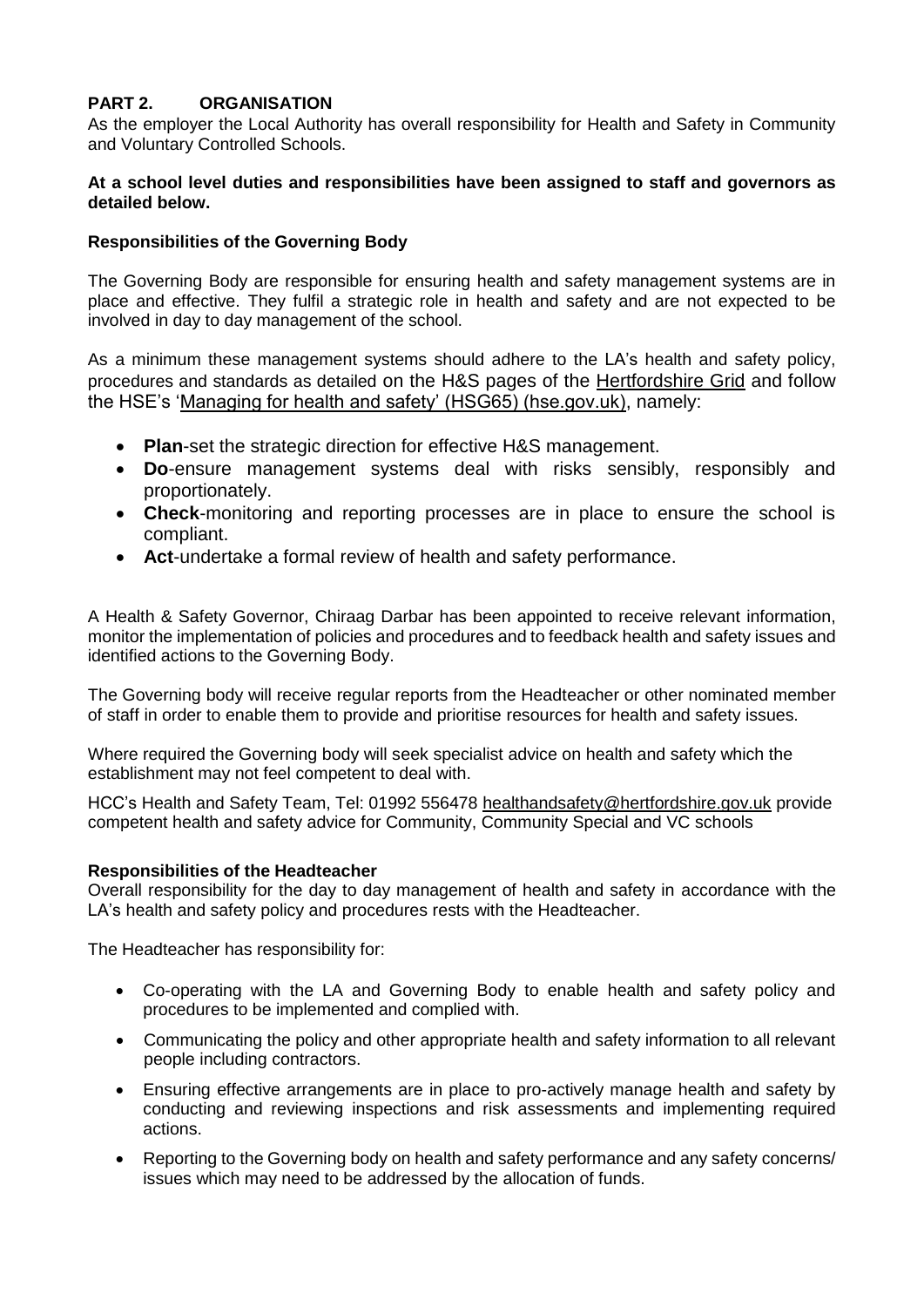- Ensuring that the premises, plant and equipment are maintained in a safe and serviceable condition.
- Reporting to the LA any significant risks which cannot be rectified within the establishment's budget.
- Ensuring all staff are competent to carry out their roles and are provided with adequate information, instruction and training.
- Ensuring consultation arrangements are in place for staff and their trade union representatives (where appointed) and recognising the right of trade unions in the workplace to require a health and safety committee to be set up.
- Monitoring purchasing and contracting procedures to ensure health and safety is included in specifications & contract conditions.

## **Whilst overall responsibility for health and safety cannot be delegated the Headteacher may choose to delegate certain tasks to other members of staff.**

# **Responsibilities of other staff holding posts of special responsibility**

**School Business Manager** – Health and Safety Co-ordinator, Risk Assessment and COSHH coordinator

**Site Manager** – Site checks

- Apply the school's health and safety policy to their own department or area of work.
- Ensure staff under their control are aware of and follow relevant published health and safety guidance (from sources such as CLEAPSS, AfPE etc.)
- Ensure health and safety risk assessments are undertaken for the activities for which they are responsible and that identified control measures are implemented.
- Ensure that appropriate safe working procedures are brought to the attention of all staff under their control.
- Take appropriate action on health, safety and welfare issues referred to them, informing the head of any problems they are unable to resolve within the resources available to them.
- Carry out regular inspections of their areas of responsibility and report / record these inspections.
- Ensure the provision of sufficient information, instruction, training and supervision to enable staff and pupils to avoid hazards and contribute positively to their own health and safety.
- Ensure that all accidents (including near misses) occurring within their area of responsibility are promptly reported and investigated.

## **Responsibilities of employees**

Under the Health and Safety at Work Act etc. 1974 all employees have general health and safety responsibilities. All employees are obliged to take care of their own health and safety whilst at work along with that of others who may be affected by their actions.

All employees have responsibility to:

- Take reasonable care for the health and safety of themselves and others in undertaking their work.
- Comply with the school's health and safety policy and procedures at all times.
- Report all accidents and incidents in line with the reporting procedure.
- Co-operate with school management on all matters relating to health and safety.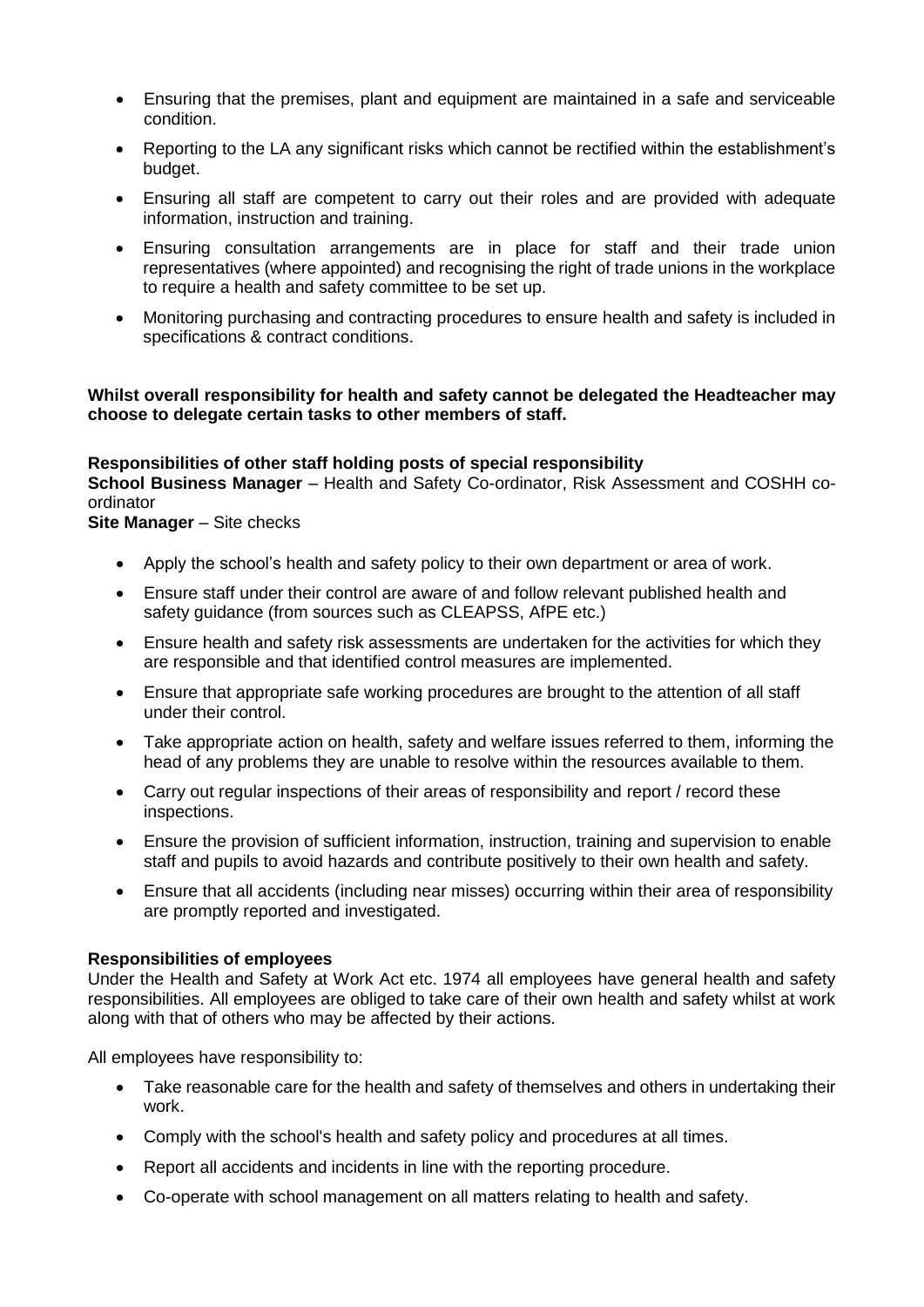- Not to intentionally interfere with or misuse any equipment or fittings provided in the interests of health safety and welfare.
- Report all defects in condition of premises or equipment and any health and safety concerns immediately to their line manager.
- Ensure that they only use equipment or machinery that they are competent / have been trained to use.
- Make use of all necessary control measures and personal protective equipment provided for safety or health reasons.

This policy was agreed by the Governing Body on: 2 December 2021

This policy will be reviewed: October 2022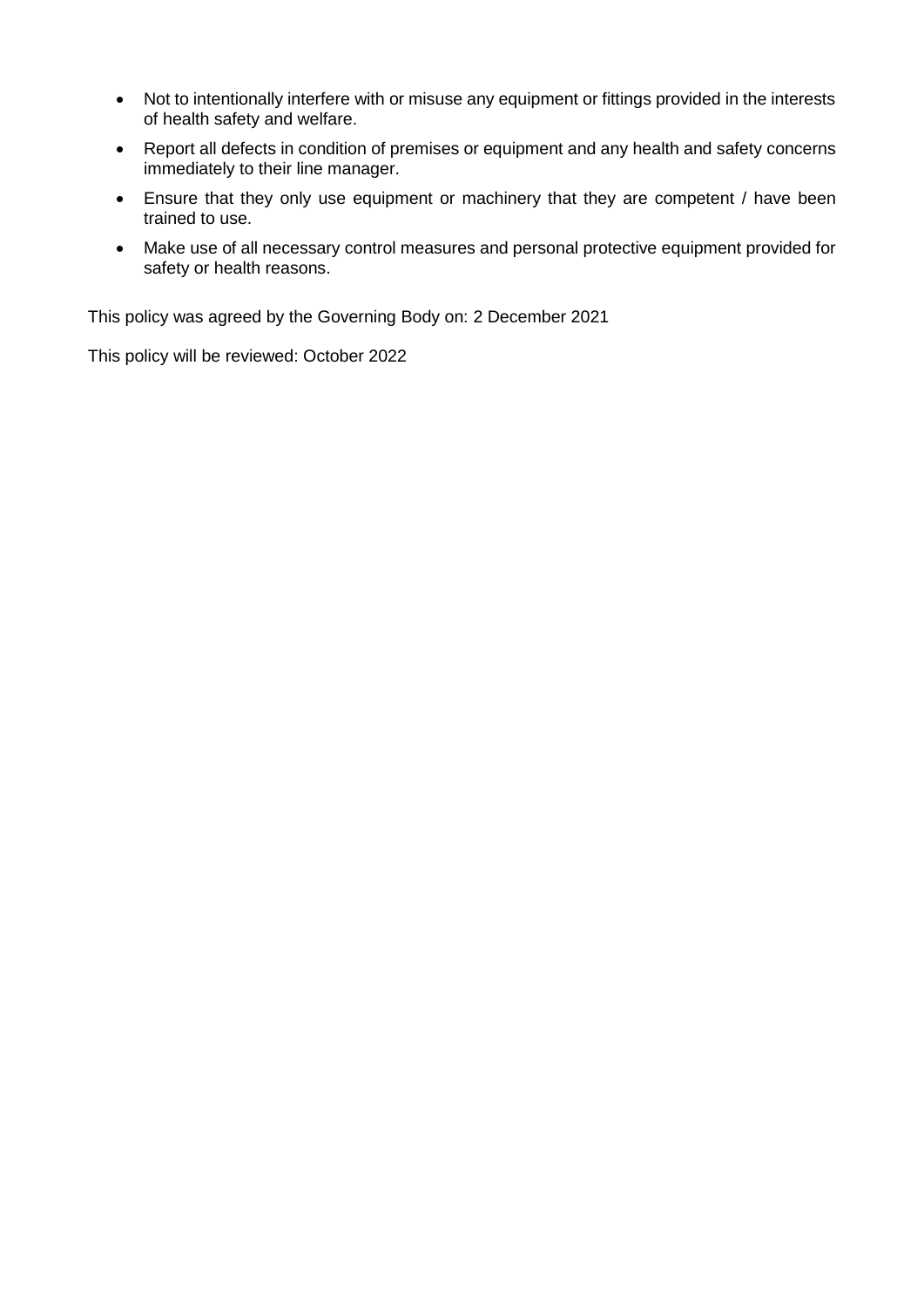# **PART 3. LOCAL ARRANGEMENTS**

Detailed information on the LA's expectations are provided in the via [Health and safety -](https://thegrid.org.uk/health-and-safety-offsite-visits-premises/health-and-safety) [Hertfordshire Grid for Learning \(thegrid.org.uk\)](https://thegrid.org.uk/health-and-safety-offsite-visits-premises/health-and-safety)

| Appendix 1  |                              | <b>Risk Assessments</b>                          |
|-------------|------------------------------|--------------------------------------------------|
| Appendix 2  |                              | Offsite visits                                   |
| Appendix 3  | -                            | Health and Safety Monitoring and Inspections     |
| Appendix 4  | -                            | Fire Evacuation and other Emergency Arrangements |
| Appendix 5  | -                            | Fire Prevention, Testing of Equipment            |
| Appendix 6  | -                            | <b>First Aid and Medication</b>                  |
| Appendix 7  | -                            | <b>Accident Reporting Procedures</b>             |
| Appendix 8  | -                            | Health and Safety Information and Training       |
| Appendix 9  | -                            | Personal safety / lone Working                   |
| Appendix 10 | -                            | <b>Premises Work Equipment</b>                   |
| Appendix 11 | -                            | <b>Flammable and Hazardous Substances</b>        |
| Appendix 12 | $\qquad \qquad \blacksquare$ | Asbestos                                         |
| Appendix 13 | -                            | Contractors                                      |
| Appendix 14 | Ξ.                           | Work at Height                                   |
| Appendix 15 | $\qquad \qquad \blacksquare$ | Moving and Handling                              |
| Appendix 16 | -                            | <b>Display Screen Equipment</b>                  |
| Appendix 17 | -                            | Vehicles                                         |
| Appendix 18 | -                            | Lettings                                         |
| Appendix 19 | -                            | <b>Minibuses</b>                                 |
| Appendix 20 | -                            | <b>Stress</b>                                    |
| Appendix 21 | -                            | Legionella                                       |
| Appendix 22 | -                            | School Swimming and pools                        |
| Appendix 23 | -                            | <b>Work Experience</b>                           |
|             |                              |                                                  |

**Addendum - COVID-19 risks**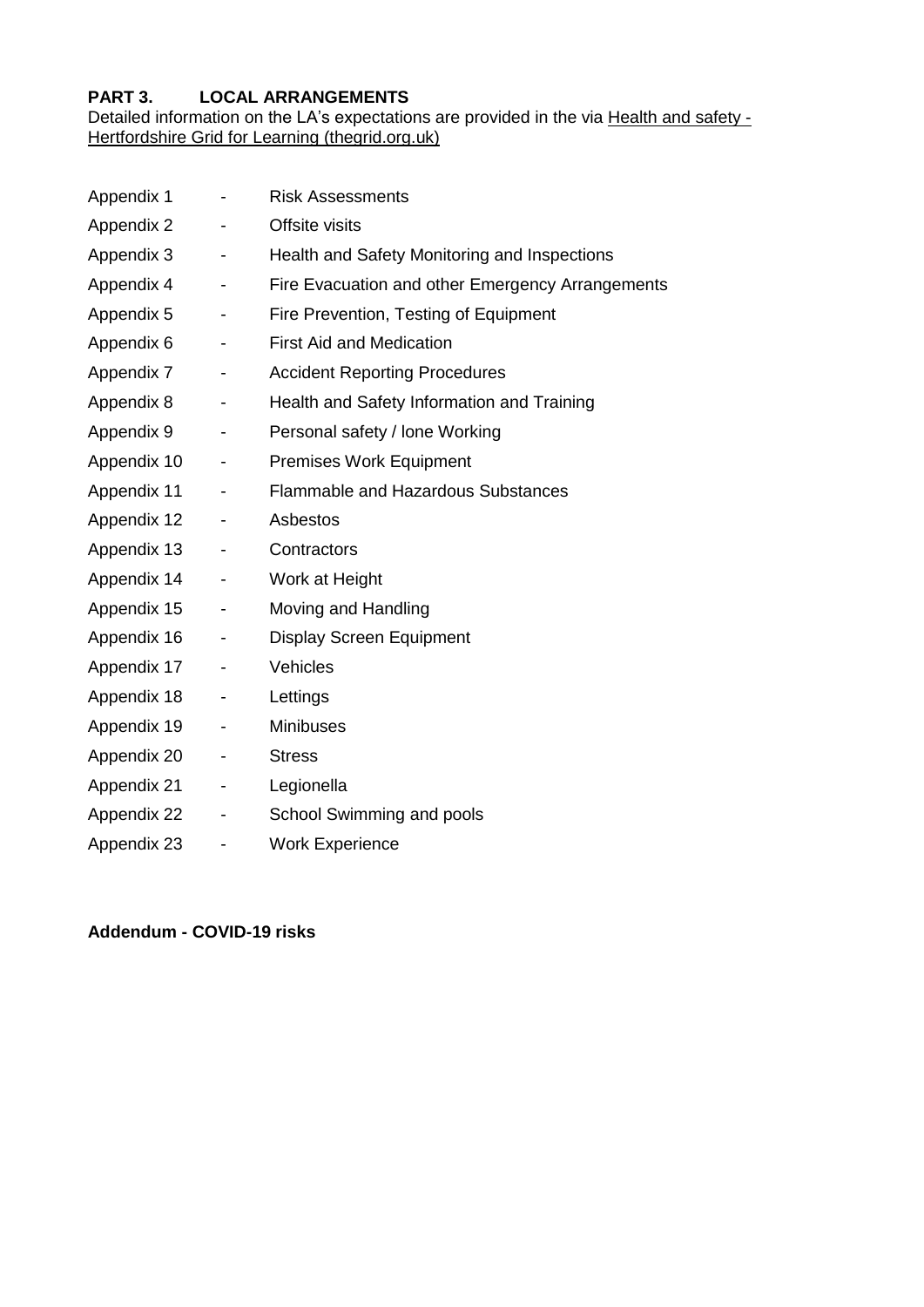## **RISK ASSESSMENTS**

#### **General Risk Assessments**

The school conducts and documents risk assessments for all activities presenting a significant risk. These are co-ordinated by Clare Wallis, SBM following guidance on the H&S pages of the [Hertfordshire Grid](https://thegrid.org.uk/health-and-safety-offsite-visits-premises/health-and-safety/risk-assessments) and are approved by the Headteacher.

Risk assessments are available for all staff to view and are held centrally in the school office. These assessments will be reviewed on an annual basis or when the work activity changes, whichever is the soonest. Staff will be made aware of any changes to risk assessments relating to their work.

#### **Individual Risk Assessments**

Specific assessments relating to staff member(s) or pupil(s) are held on that individual's file and will be undertaken by Headteacher (staff) or class teacher (pupil). Such risk assessments will be reviewed on a regular basis.

It is the responsibility of all staff to inform their line manager of any medical conditions (including pregnancy) which may impact upon their work.

#### **Curriculum Activities**

Risk assessments for curriculum activities will be carried out by class teachers using the relevant codes of practice and model risk assessments detailed below.

Whenever a new course is adopted or developed all activities are checked against these and significant findings incorporated into texts in daily use.

All LA schools have a subscription to [CLEAPSS](http://www.cleapss.org.uk/) and their publications are used as sources of model risk assessment within Science, Art and DT. See

- - CLEAPSS technology site [http://dt.cleapss.org.uk/;](http://dt.cleapss.org.uk/)
	- CLEAPSS science site<http://science.cleapss.org.uk/>
	- CLEAPSS primary school's site<http://primary.cleapss.org.uk/>

In addition the following publications are used within the school as sources of model risk assessments:

#### **[Primary schools]**

- [Be Safe! Health and Safety in primary science and technology, 4th Edition ASE] ISBN ISBN 978-0-86357-426-9]
- [Safe Practice in Physical Education, School Sport and Physical Activity 2020' Association of PE 'AfPE' <http://www.afpe.org.uk/> ]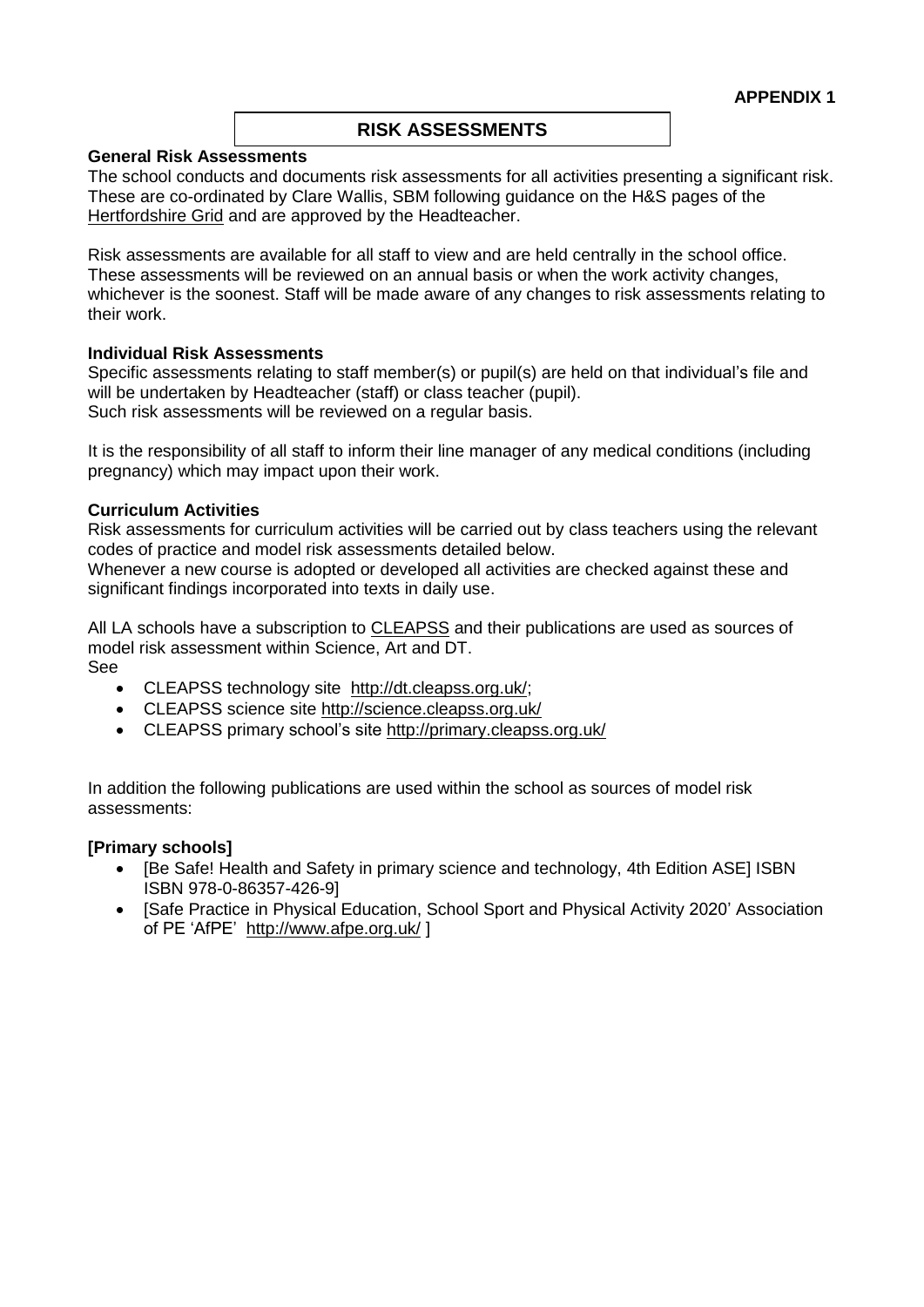# **OFFSITE VISITS**

HCC has adopted the Outdoor Education Advisory Panel's (OEAP) [national guidance](https://oeapng.info/) for learning outside the classroom and offsite visits and all offsite visits will be planned following this guidance available via<https://oeapng.info/>

Responsibilities of key roles are outlined by the OEAP here: [Visit leader](https://oeapng.info/downloads/download-info/3-4k-visit-or-activity-leader) [EVC](https://oeapng.info/downloads/download-info/3-4j-evc-responsibilities) [Headteacher](https://oeapng.info/downloads/download-info/3-4g-headteacher/)

See HCC's policy for the [management of Learning outside the classroom and offsite visits](https://thegrid.org.uk/health-and-safety-offsite-visits-premises/offsite-visits/learning-outside-the-classroom-and-offsite-visits-guidance)

The LA's Offsite Visits Advisor must be notified of all level 3 trips, which include self-led adventurous activities, fieldwork trips to open or "wild" country, and all trips overseas.

The member of staff planning the trip will submit all relevant paperwork and risk assessments relating to the trip on via the school's offsite visit proformas. The school's Educational Visits Coordinator(s) Nicola Boichat will check the documentation and planning of the trip and if acceptable refer to the Headteacher for approval.

HCC recommends that the EVC should attend training and refresher training every 3 -5 years.

See also the Offsite Visits Policy.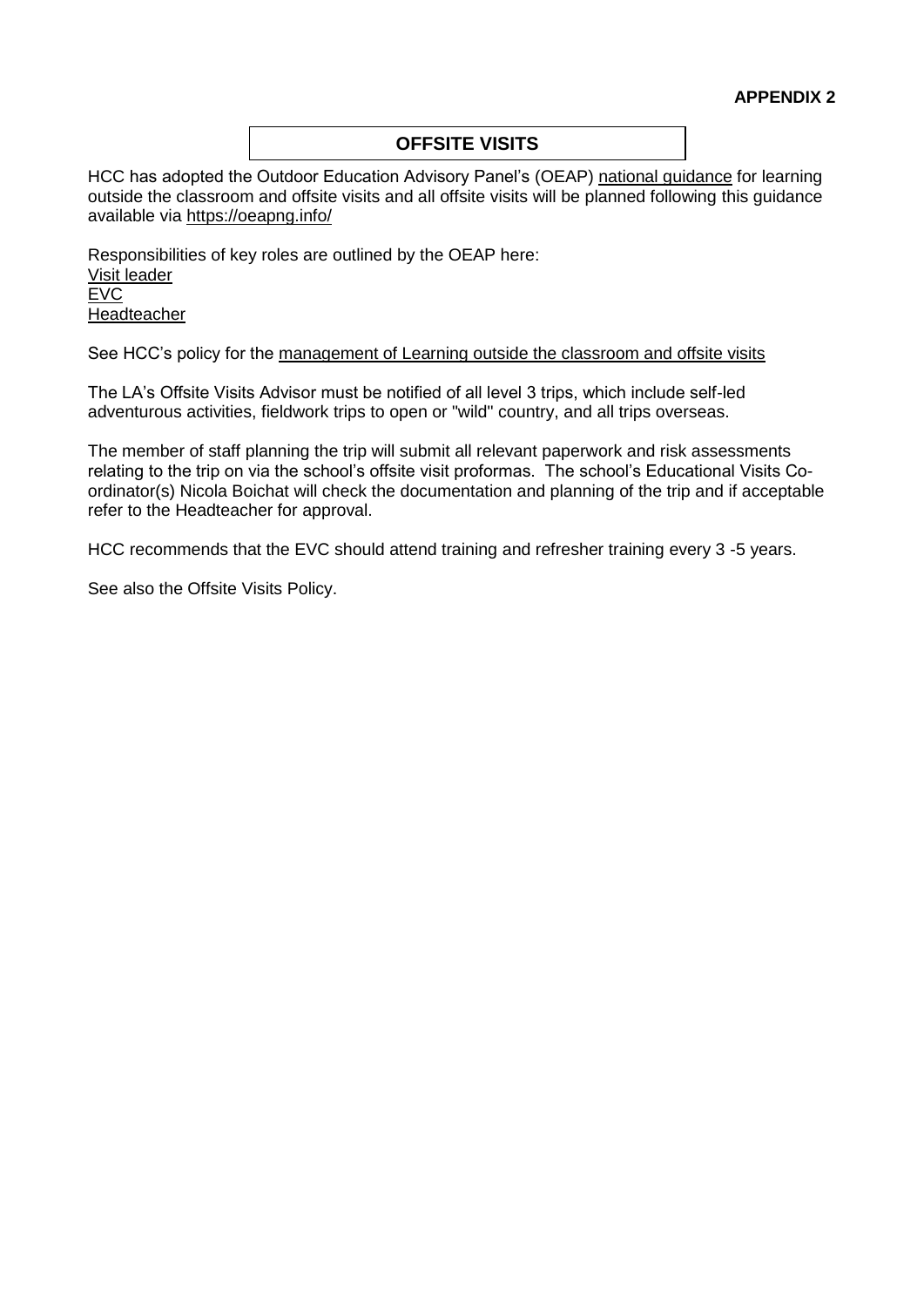#### **APPENDIX 3**

## **HEALTH AND SAFETY MONITORING AND INSPECTION**

A general inspection of the site will be conducted on a termly<sup>1</sup> basis and be undertaken / co-ordinated by *Ken Hurrell*.

Inspections of individual departments will be carried out by Heads of Department or nominated staff.

In both cases the person(s) undertaking inspection will complete a report in writing and submit this to the **Clare Wallis**. Responsibility for following up items detailed in the safety inspection report will rest with **Ken Hurrell**.

A named governor **Chiraag Darbar** will be involved in monitoring the school's health and safety management systems on an annual basis and report back to both the relevant sub-committee and full governing body meetings.

Advice and pro forma inspection checklists to assist the monitoring process can be found [Grid.](https://thegrid.org.uk/health-and-safety-offsite-visits-premises/health-and-safety/monitoring-inspection)

Inspections will be conducted jointly with the establishment's health and safety representative(s) if possible.

1

<sup>&</sup>lt;sup>1</sup> Cycle time for formal documented site inspection should be based upon risk, larger schools and/or those with higher risks should be undertaken termly.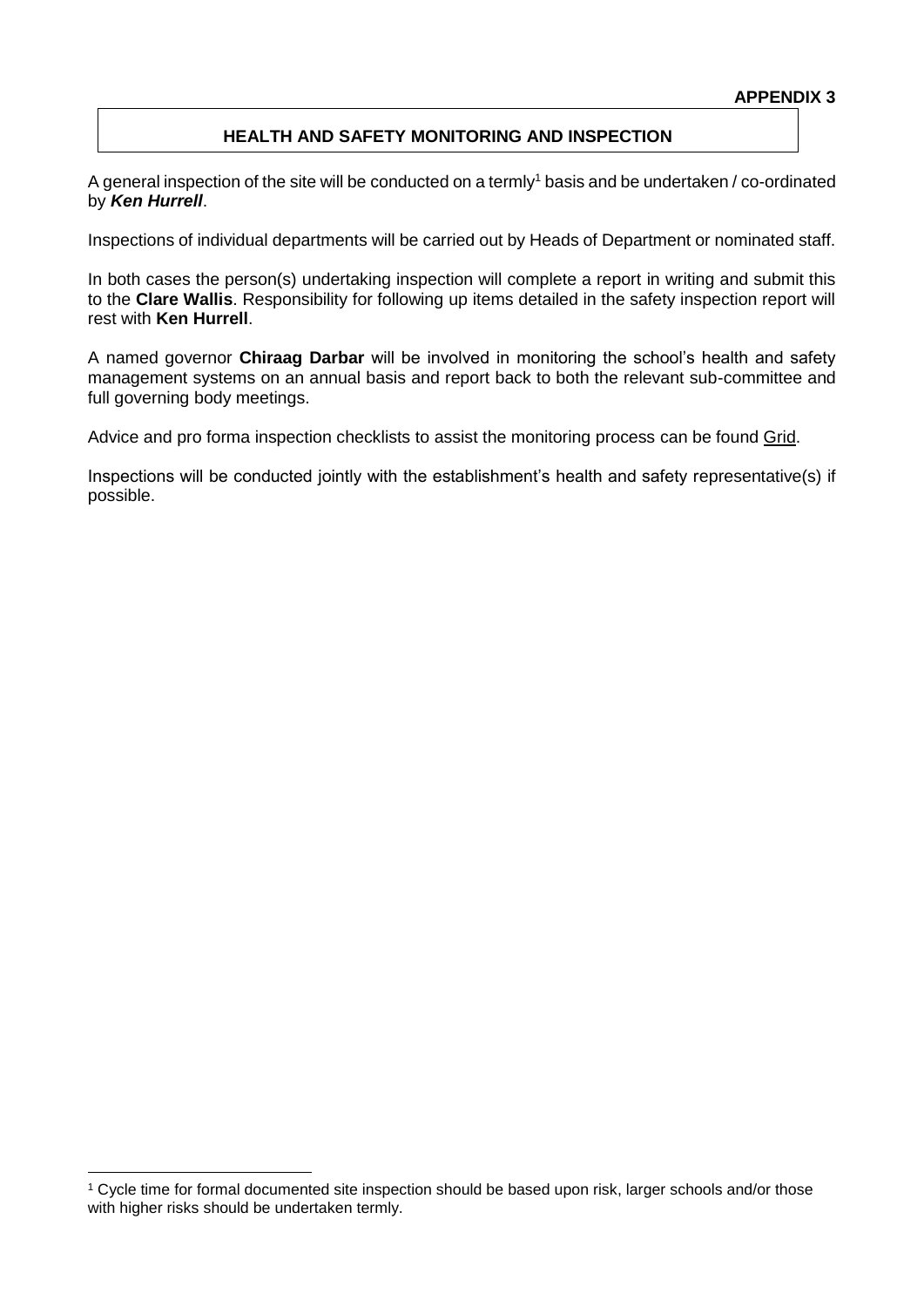## **APPENDIX 4**

## **FIRE EVACUATION AND OTHER EMERGENCY ARRANGEMENTS**

The headteacher is responsible for ensuring the school's fire risk assessment is undertaken and implemented following guidance contained in ['Fire safety risk assessment; Educational premises'](https://www.gov.uk/government/publications/fire-safety-risk-assessment-educational-premises) and the Education [Health and Safety Manual.](http://www.thegrid.org.uk/info/healthandsafety/fire_safety.shtml) 

The fire risk assessment is located in the risk assessment folder and will be reviewed on an annual basis.

#### **Emergency Procedures**

Fire and emergency evacuation procedures are detailed in staff induction pack, the emergency response plan and a summary posted in each classroom. These procedures will be reviewed at least annually and are made available to all staff as part of the school's induction process. This training is supported by regular termly drills.

Evacuation procedures are also made available to all other users of the building (contractors / visitors/ hirers etc.).

Emergency exits, fire alarm call points, assembly points etc. are clearly identified by safety signs and notices.

Emergency contact and key holder details are maintained as part of the school's emergency response plan by Clare Wallis and updated to the LA via Solero.

#### **Fire Drills**

• Fire drills will be undertaken termly and results recorded in the fire log book.

## **Fire Fighting**

- Staff must ensure the alarm is raised BEFORE attempting to tackle a fire.
- The safe evacuation of persons is an absolute priority. Staff may only attempt to deal with small fires, **if it is safe to do so without putting themselves at risk**, using portable fire fighting equipment.
- Staff are made aware of the type and location of portable fire fighting equipment and receive basic instruction in its correct use at induction.

#### **Details of service isolation points** (i.e. gas, water, electricity)

Gas: Large blue box on the right hand side of the playing field next to the driveway Electricity: Double door cupboard opposite kitchen toilet door Water: Manhole at the front at the driveway.

#### **Details of chemicals and flammable substances on site**.

An inventory of these will be kept by Site Manager, *Ken Hurrell* as appropriate, for consultation.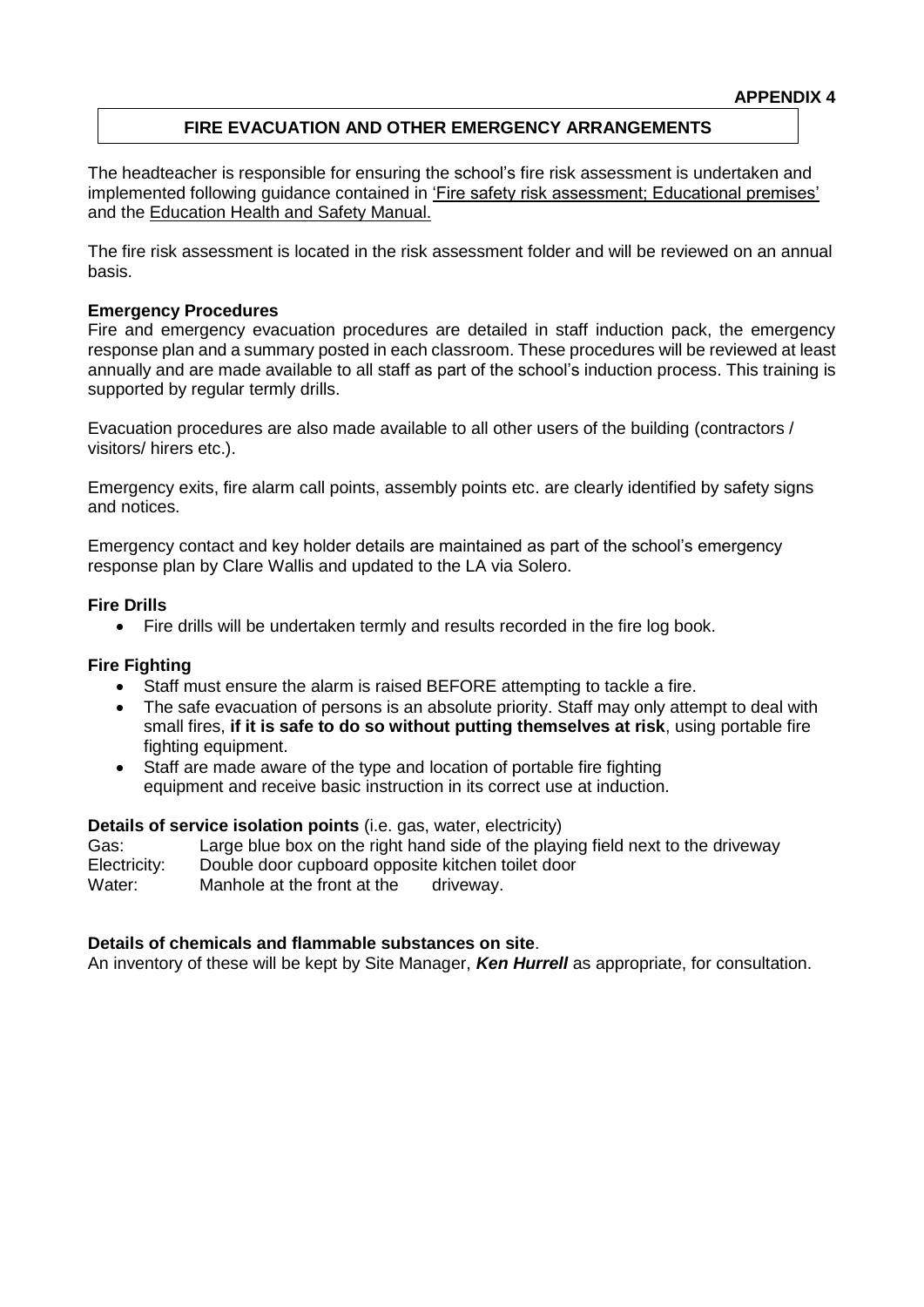#### **APPENDIX 5**

## **INSPECTION /MAINTENANCE OF EMERGENCY EQUIPMENT**

Nick Rowlands is responsible for ensuring that the school's fire log is kept up to date and that the following inspection / maintenance is undertaken and recorded in the fire log book located in the school office.

## **FIRE ALARM SYSTEM**

Fire alarm call points will be tested weekly in rotation. This test will occur on Friday at 5pm.

Any defects on the system will be reported immediately to the alarm contractor / electrical engineer Codrus 01296 424605.

A fire alarm maintenance contract is in place with Codrus and the system tested 6 monthly by them.

#### **FIRE FIGHTING EQUIPMENT**

Weekly in-house checks that all fire fighting equipment remains available for use and operational. Codrus undertakes an annual maintenance service of all fire fighting equipment. Defective equipment or extinguishers that need recharging should be taken out of service and reported direct to Codrus.

#### **EMERGENCY LIGHTING SYSTEMS**

These systems will be checked for operation monthly in house and these tests recorded. Annually a full discharge test for the duration of the batteries and certification of the system will be undertaken by Codrus 01296 424605

#### **INTRUDER ALARM**

The intruder alarm will be serviced annually by Croxley Alarms, 01923 771920.

#### **MEANS OF ESCAPE**

Daily checks for any obstructions on exit routes and ensures all final exit doors are operational and available for use.

#### **DEFIBRILLATOR**

**Sam Allen** is responsible for checking the defibrillator on a monthly basis that it has sufficient battery and all component parts are present.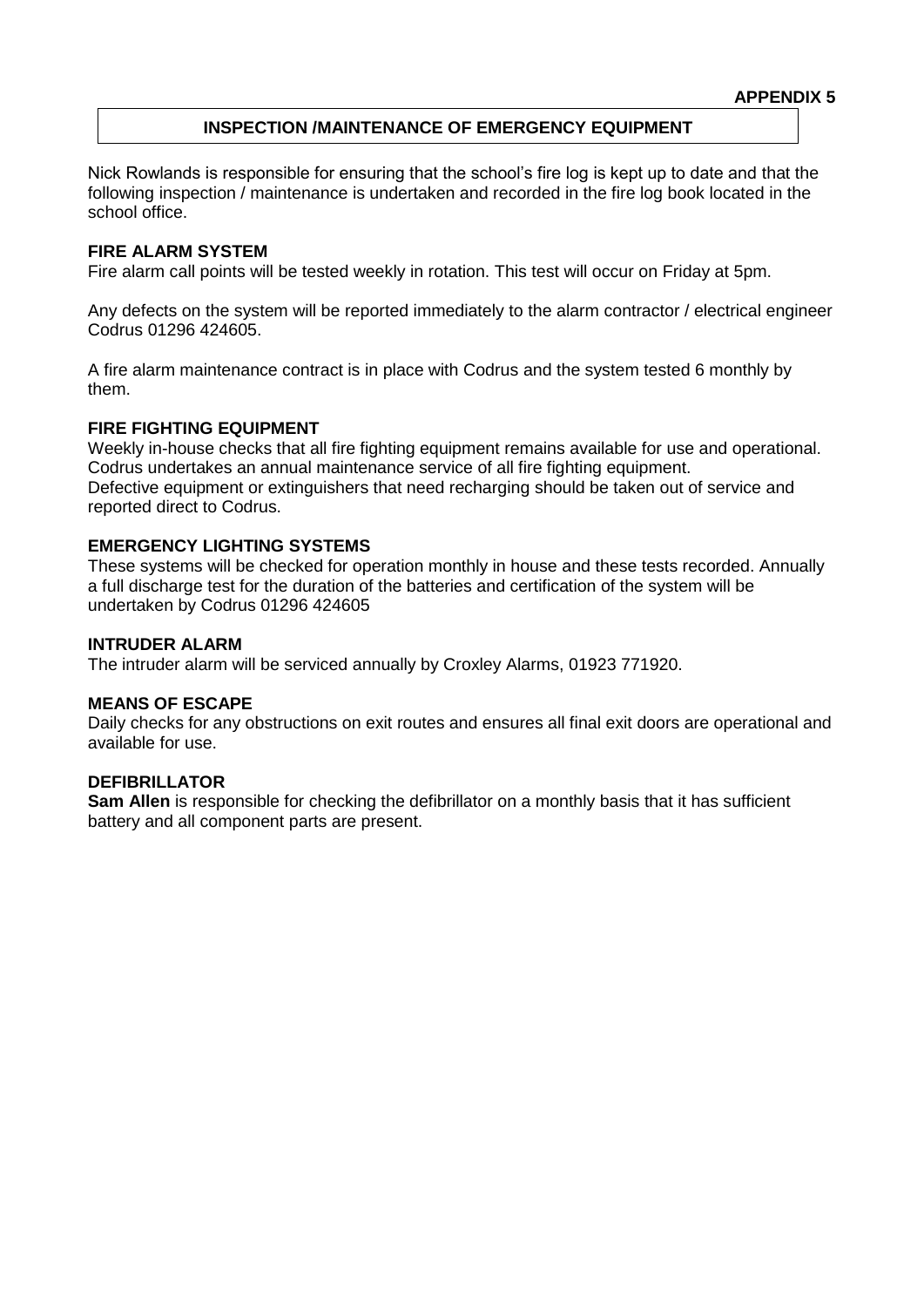## **FIRST AID AND MEDICATION**

The school has assessed the need for first aid provision and identified the following staff to provide first aid (both on site and where required for trips/visits and extra curricular activities). **TRAINED TO FIRST AID AT WORK LEVEL (3 days /18 hrs):** None

## **TRAINED TO EYFS STANDARD (PAEDIATRIC FIRST AID, 2 days/ 12 hrs):**

| C Tatham | 15 October 2021 |
|----------|-----------------|
| H. Rider | 15 October 2021 |
| C Cheek  | 12 October 2021 |
| L Martin | 23 June 2021    |

#### **TRAINED TO EMERGENCY FIRST AID AT WORK (1 day / 6 hrs):**

| <b>Nick Rowlands</b>     | 2 September 2020 |
|--------------------------|------------------|
| Sam Allen                | 2 September 2020 |
| Ken Hurrell              | 2 September 2020 |
| <b>Claire Smith</b>      | 2 September 2020 |
| Pauline Rogers           | 2 September 2020 |
| <b>Claire Tatham</b>     | 2 September 2020 |
| <b>Clair Tustin</b>      | 2 September 2020 |
| <b>Charley McKay</b>     | 2 September 2020 |
| <b>Helen Walker</b>      | 2 September 2020 |
| Kim Bray                 | 2 September 2020 |
| <b>Shannon Murphy</b>    | 2 September 2020 |
| <b>Clare Stevens</b>     | 2 September 2020 |
| Jo Shillibeer            | 2 September 2020 |
| Maureen Juuko            | 2 September 2020 |
| Debbie Lardner           | 2 September 2020 |
| Sue Wildman              | 2 September 2020 |
| Liz Pedrick              | 2 September 2020 |
| Nicola Boichat           | 2 September 2020 |
| <b>Jeannette Collins</b> | 2 September 2020 |
| Anna Billington          | 2 September 2020 |
| Shenaz Mawji             | 2 September 2020 |
| Sharon Markham           | 2 September 2020 |
| Jo Gray                  | 2 September 2020 |
| Karena Gregory           | 2 September 2020 |
| <b>Alison Rickard</b>    | 2 September 2020 |
| <b>Cathy Pyatt</b>       | 2 September 2020 |
| Jo Telfer                | 2 September 2020 |
|                          |                  |

# **OTHER TRAINING IN EMERGENCY FIRST AID <sup>2</sup> (6 hr):**

None

1

First aid qualifications remain valid for 3 years. Sam Allen will ensure that refresher training is organised to maintain competence and that new persons are trained should first aiders leave.

#### **FIRST AID BOXES ARE LOCATED AT THE FOLLOWING POINTS:** Medical room

An **AED** (automated external defibrillator) **IS LOCATED AT THE FOLLOWING POINT:** Outside school office

<sup>&</sup>lt;sup>2</sup> Supplementary first aid training focussed on pupil needs and could include other specific risks e.g. sports first aid for PE staff etc.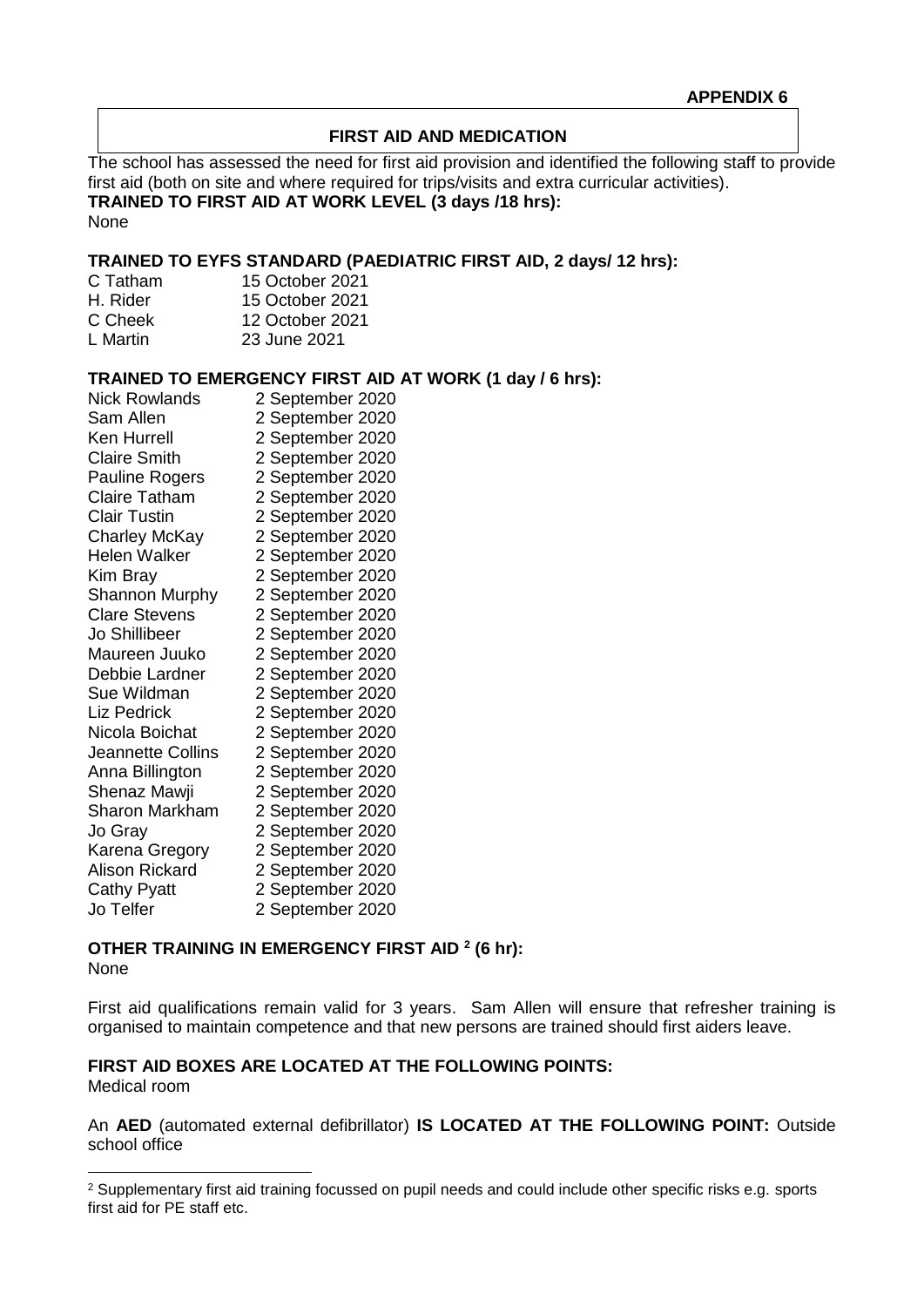Sam Allen checks the AED on a monthly basis

**Sam Allen** is responsible for regularly checking (termly) that the contents of first aid boxes are complete and replenished as necessary.

**Transport to hospital:** Where a first aider considers it necessary, the injured person will be sent directly to hospital (normally by ambulance). Parents / carers will be notified immediately of all major injuries to pupils.

No casualty will be allowed to travel to hospital unaccompanied and an accompanying adult will be designated in situations where the parents/carers cannot be contacted in time.

Where there is any doubt about the appropriate course of action, the first aider will consult with the Health Service helpline (NHS Direct 111) and, in the case of pupil with the parents/carers.

#### **Administration of medicines**

All medication will be administered to pupils in accordance with the DfE document [Supporting pupils at school with medical conditions.](https://www.gov.uk/government/publications/supporting-pupils-at-school-with-medical-conditions--3) Detailed arrangements are provided in a separate school policy.

No member of staff will administer **any** medication (prescribed or non-prescribed) to children under 16 without a parent's written consent except in exceptional circumstances.

Office staff are responsible for accepting medication and checking all relevant information has been provided by parents / carers prior to administering. Records of administration will be kept by staff member administering medication

All non emergency medication kept in school is securely stored [e.g. lockable cupboard in school office, refrigerated meds kept in clearly labelled container within fridge with access strictly controlled. All pupils know how to access their medication. Under no circumstances will medication be stored in first aid boxes.

Emergency medication and devices such as asthma inhalers, blood glucose testing meters and adrenaline pens are always readily available to children and not locked away. Asthma inhalers are kept in classrooms and adrenaline pens in the school office. These are kept clearly labelled.

The school has chosen to hold an emergency salbutamol inhaler for use by pupils who have been prescribed an inhaler and for whom parental consent for its use has been obtained. This emergency inhaler would be used if the prescribed inhaler is not available e.g. broken / empty.

The school has chosen to hold an emergency Adrenaline auto injector (AAI) e.g. Epipen for emergency use on pupils who have been prescribed one and for whom parental consent for its use has been obtained. This emergency AAI would be used where their own device is unavailable or not working.

In the event of a possible severe allergic reaction in a pupil without a prescribed device / parental consent, emergency services (999) would be contacted and advice sought as to whether administration of the emergency AAI is appropriate.

#### **Individual Health Care Plans (IHCP)**

Parents / carers are responsible for providing the school with up to date information regarding their child's health care needs and providing appropriate medication.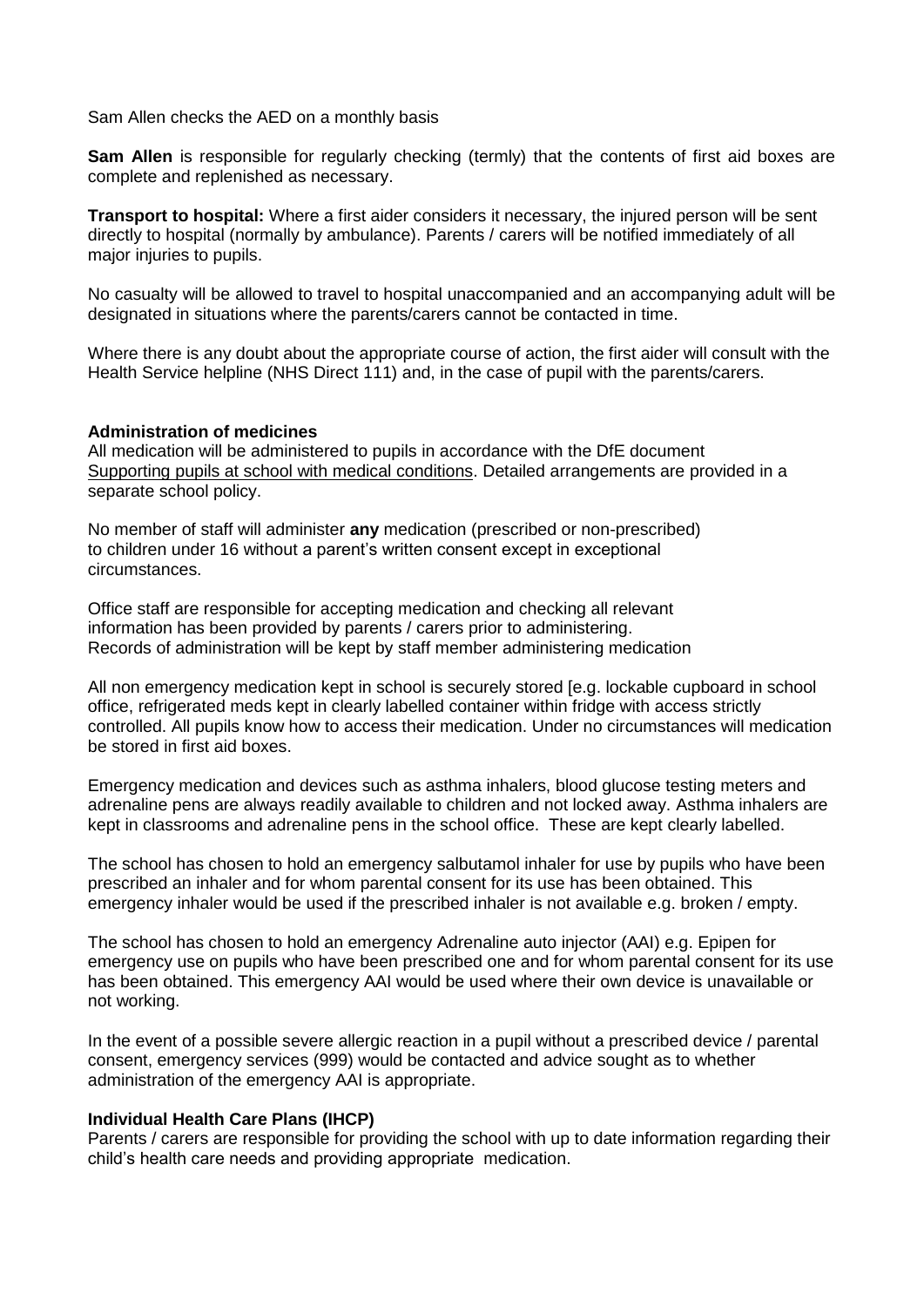IHCPs are in place for those pupils with significant medical needs e.g. chronic or ongoing medical conditions such as diabetes, epilepsy, anaphylaxis etc.

The IHCP is developed with the pupil (where appropriate), parent/carer, designated named member of school staff, specialist nurse (where appropriate) and relevant healthcare services. These plans will be completed at the beginning of the school year / when child enrols / on diagnosis being communicated to the school and will be reviewed annually by the class teacher.

All staff are made aware of any relevant health care needs and copies of health care plans are in medical information files in classrooms/staff room/medical room.

Staff will receive appropriate training related to health conditions of pupils and the administration of medicines by a health professional as appropriate.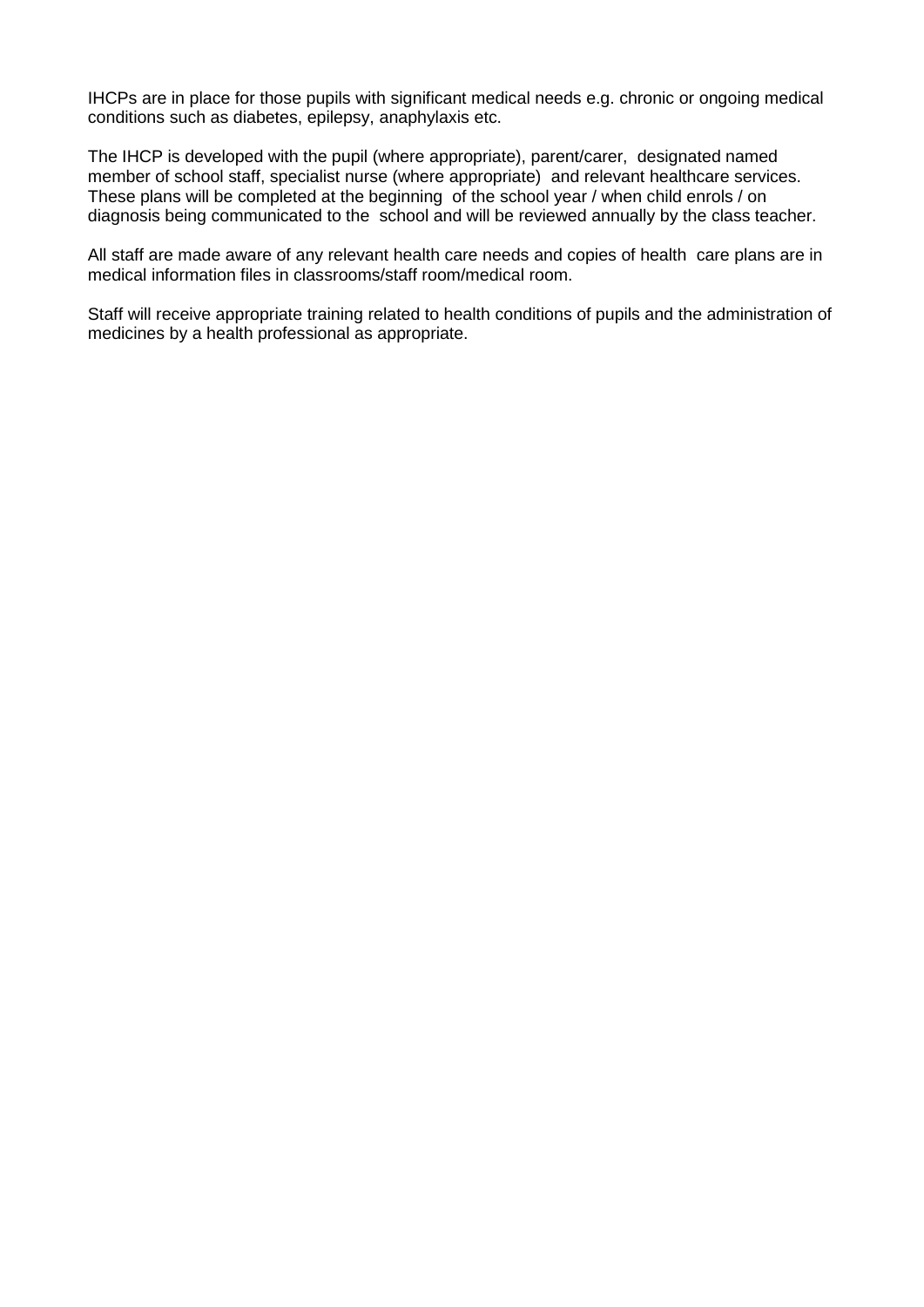# **ACCIDENT REPORTING PROCEDURES**

#### **Accidents to employees**

Employees must report all accidents, violent incidents and near misses.

Where HCC is the employer then **all** employee incidents must be reported to HCC using the online accident/incident reporting system hosted on Solero.

Employee accident / incident forms are to be retained for a minimum of 3 years.

#### **Accidents to pupils and other non-employees (members of public / visitors to site etc.)**

Local accident books, kept in classrooms are used to record all minor incidents to non-employees, more significant incidents as detailed below must also reported to HCC using the online accident reporting system hosted on Solero.

- Major injuries.
- Accidents where significant first aid treatment has been provided.
- Accidents which result in the injured person being taken from the scene of the accident directly to hospital.
- Accidents arising from premises / equipment defects.

Parents / carers will be notified immediately of all major injuries.

Pupil / student accident forms are to be retained for a minimum of 3 years after their  $18<sup>th</sup>$ Birthday.

## **All Accidents**

All major incidents will be reported to the Headteacher and Chiraag Darbar. Accidents will be monitored for trends and a report made to the Governing Body as necessary.

The Headteacher, or their nominee, will investigate accidents and take remedial steps to avoid similar instances recurring. Faulty equipment, systems of work etc. must be reported and attended to as soon as possible. Any relevant learning points will be communicated to relevant staff and pupils / students.

## **Reporting to the Health and Safety Executive (HSE)**

The Headteacher is responsible for ensuring all RIDDOR reportable incidents are reported.

Incidents involving a fatality or major injury will be reported immediately to the Health and Safety Executive (HSE) on 0345 300 9923 and the Education Health and Safety team on 01992 556478.

Incidents resulting in the following outcomes must be reported to the HSE via their online reporting system <http://www.hse.gov.uk/riddor/> within 15 days of the incident occurring.

- A pupil or other non-employee being taken directly to hospital for treatment and the accident arising as the result of the condition of the premises / equipment, due to the way equipment or substances were used or due to a lack of supervision / organisation etc.
- Employee absence or inability to carry out their normal duties as the result of a work related accident, for periods of 7 days or more (including W/E's and holidays).

See the HSE information sheet ['Incident reporting in schools'](http://www.hse.gov.uk/pubns/edis1.pdf) EDIS1 REV 3

**For VC and Community schools any incident notified to the HSE must also be reported to the LA's Health and Safety Team.**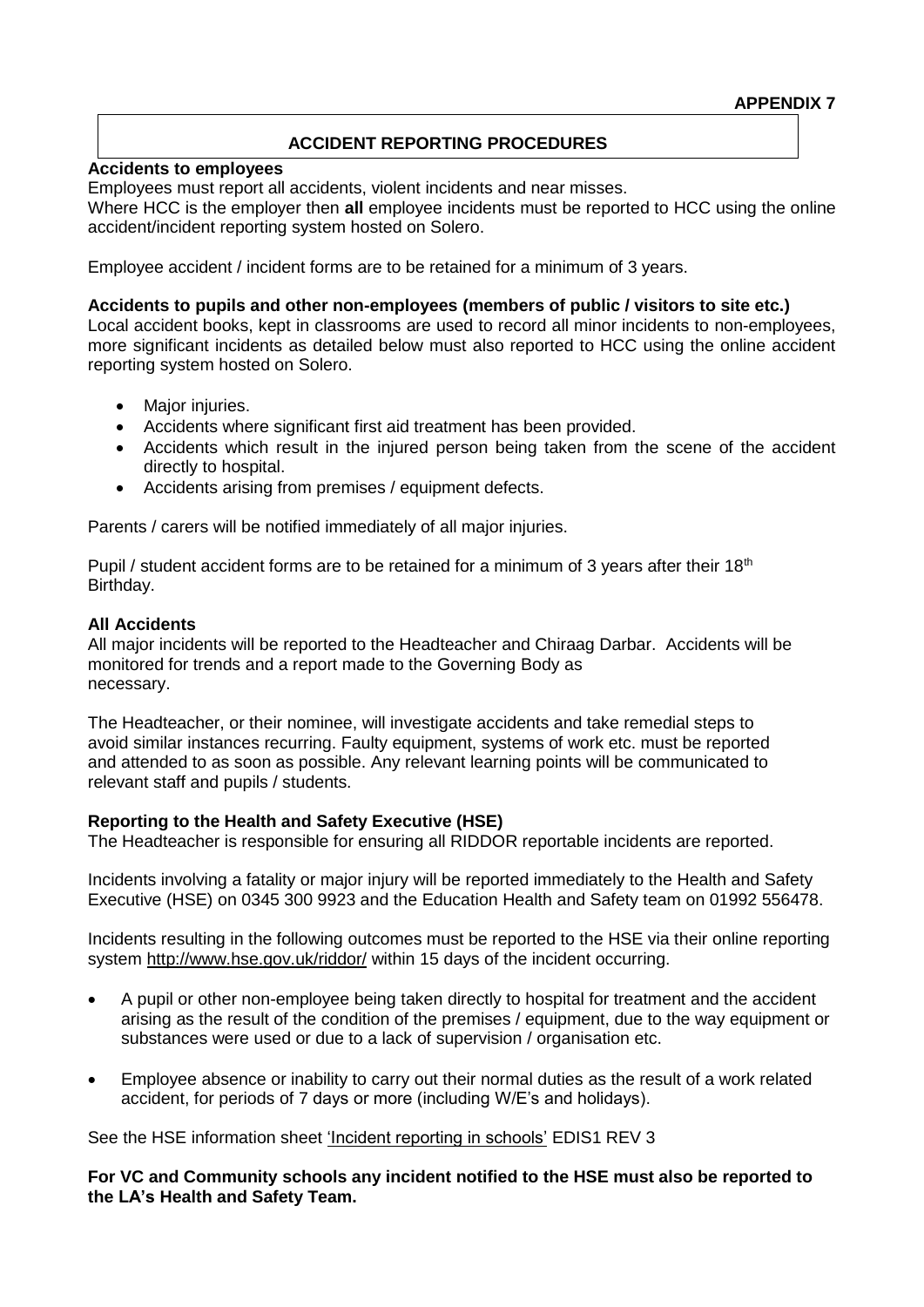## **HEALTH AND SAFETY INFORMATION & TRAINING**

#### **Consultation**

Employees and/or their representatives will be consulted on all matters that affect their health, safety and welfare.

The Resources Committee meets four times per year, during which any health, safety and welfare issues affecting staff, pupils or visitors may be discussed. Action points from meetings are brought forward for review by school management.

The teaching Trade Unions appointed Safety Representative on the staff are: Mr. N. Rowlands (NAHT)

Staff meetings are held weekly and Health and Safety is a standing agenda item.

#### **Communication of Information**

Information and guidance on how to comply with the LA's health and safety policy is given in the [H&S pages of the Grid](https://thegrid.org.uk/health-and-safety-offsite-visits-premises/health-and-safety/health-and-safety-topics/fire-safety) .

The Health and Safety Law poster is displayed in the medical room.

The Education Health and Safety Team, Tel: 01992 556478 provide competent health and safety advice for Community, Community Special and VC schools.

#### **Health and Safety Training**

All employees will be provided with:

- a copy of and induction training in the requirements of this policy;
- update training in response to any significant change;
- training in specific skills needed for certain activities, (e.g. use of hazardous substances, work at height etc.) and
- refresher training where required.

Any new instructions or restrictions will be communicated to all staff via the information bulletin / notes in staff room and highlighted as part of the standard cycle of policy review.

Training records will be kept in the school office. **Clare Wallis** is responsible for co-ordinating health and safety training needs and for including details in the training and development plan. This includes a system for ensuring that refresher training is undertaken within the prescribed time limits.

The Headteacher will be responsible for assessing the effectiveness of training received and ensuring staff are competent to undertake their duties.

Each member of staff is also responsible for drawing the Headteacher's / line managers attention to their own personal needs for training and for not undertaking duties unless they are confident that they have the necessary competence.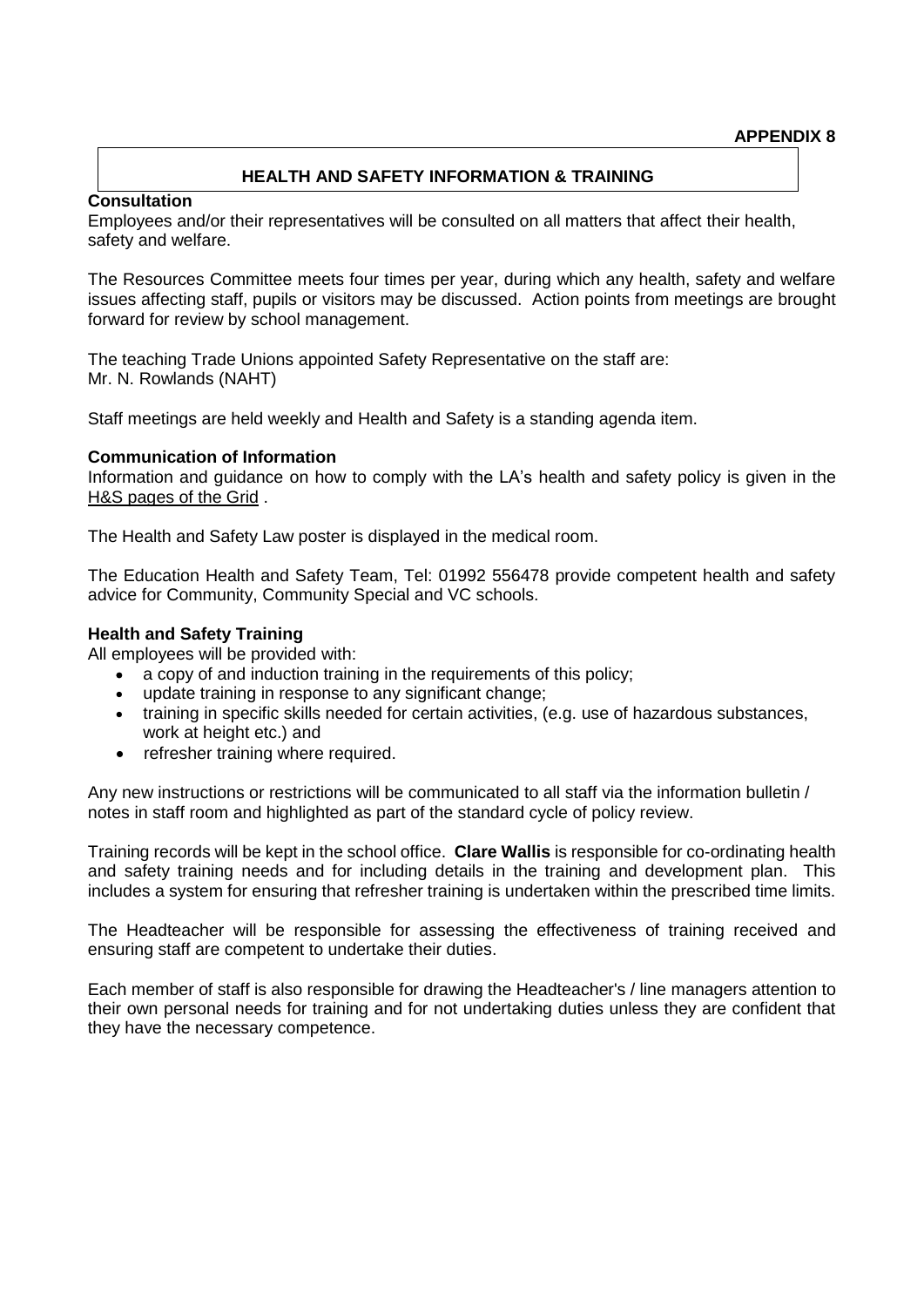# **PERSONAL SAFETY / LONE WORKING**

The school believes that staff should not be expected to put themselves in danger and will not tolerate violent / threatening behaviour to its staff.

Staff will report any such incidents to the Headteacher. The school will work in partnership with the LA and police where inappropriate behaviour/ individual conduct compromises the school's aims in providing an environment in which the pupils and staff feel safe.

#### **Lone working**

Staff are encouraged not to work alone in school. Work carried out unaccompanied or without immediate access to assistance should be risk assessed to determine if the activity is necessary. **Work involving potentially significant risks (for example work at height) must not be undertaken whilst working alone.**

Staff working outside of normal school hours must obtain permission of Headteacher/senior member of staff and sign in and out of the school premises.

Where lone working cannot be avoided staff should ensure they have means to summon help in an emergency e.g. access to a telephone or mobile phone etc.

- When working off site, (e.g. when visiting homes), notify a colleague of their whereabouts and the estimated time of return. (It is good practice to obtain background information about the child/family being visited and also to pre-plan the route if the premises are unfamiliar.)
- Key holders attending empty premises where there has been an incident or suspected crime should do so with a colleague if possible. They should not enter the premises unless they are sure it is safe to do so.
- Report any incidents or situations where they may have felt "uncomfortable". Good communication between colleagues, in terms of personal safety is essential.

## **School staff responding to call outs**

Nominated key holders attending empty premises where there has been an alarm activation should do so with a colleague if possible. They should ensure they have their mobile phone on them and not enter the premises unless they are sure it is safe to do so.

Key holders should be contacted in the following order

- **1. Nick Rowlands**
- **2. Clair Tustin**
- **3. Ken Hurrell**
- **4. Clare Wallis**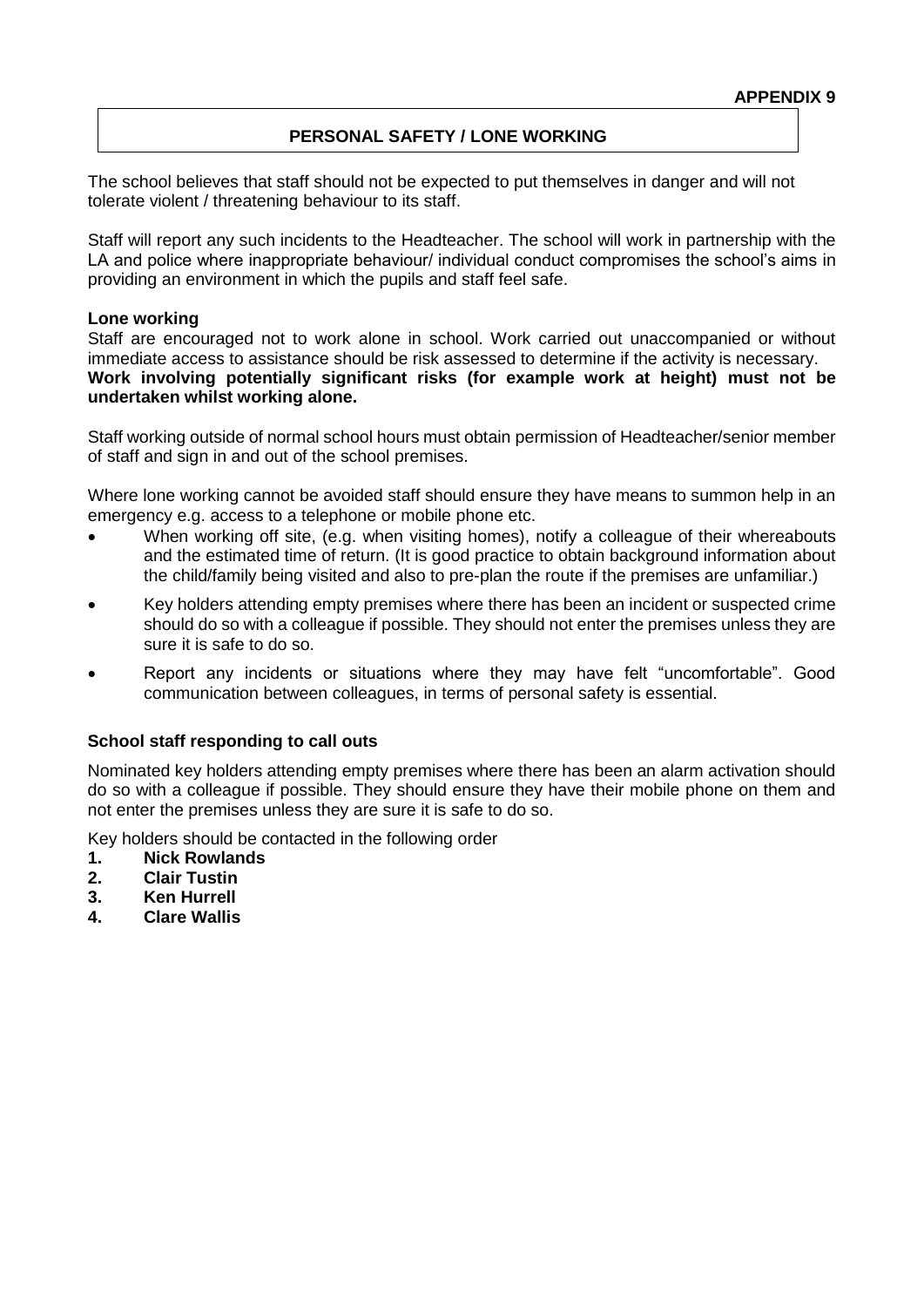# **PREMISES AND WORK EQUIPMENT**

All staff are required to report to Ken Hurrell any problems found with the premises or plant/equipment. Defective equipment will be clearly marked and taken out of service by storing in a secure location pending repair / disposal.

Where premises defects are identified a dynamic assessment is conducted to determine if the area should be isolated / cordoned off whilst awaiting repair.

**Clare Wallis** is responsible for identifying all plant and equipment in an equipment register and ensuring that any specific training or instruction needs, personal protective equipment requirements are identified and relevant risk assessments conducted where required. Equipment restricted to those users who are authorised / have received specific training is

| <b>Equipment</b>                                                                               | <b>Responsible</b><br>person (who<br>can assess<br>risk)              | <b>Authorised</b><br>users of the<br>equipment | <b>Authorised</b><br>person/<br>company for<br>inspection and<br>repair | <b>Inspection</b><br>period<br>(inspection<br>period eg<br>termly,<br>annually) |
|------------------------------------------------------------------------------------------------|-----------------------------------------------------------------------|------------------------------------------------|-------------------------------------------------------------------------|---------------------------------------------------------------------------------|
| Access<br>equipment e.g.<br>ladders, tower<br>scaffold.                                        | <b>Ken Hurrell</b>                                                    | <b>Ken Hurrell</b>                             | <b>Ken Hurrell</b>                                                      | Ladders termly                                                                  |
| Caretaking/cleani<br>ng equipment<br>including hand<br>tools                                   | <b>Ken Hurrell</b>                                                    | <b>Ken Hurrell</b><br><b>Cleaners</b>          | <b>Ken Hurrell</b>                                                      | Termly                                                                          |
| Gas appliances<br>(includes school<br>catering<br>equipment,<br>boilers, food tech<br>$etc.$ ) | Caterlink-<br>catering<br>equipment<br>Ken Hurrell -<br><b>Boiler</b> | <b>Caterlink Staff</b><br><b>Ken Hurrell</b>   | Catercare<br><b>T Clarke East</b>                                       | Annually<br>Annually                                                            |
| PE and play<br>equipment                                                                       | <b>Teachers</b>                                                       | Teachers,<br>LSA's, MSA's &<br><b>Pupils</b>   | T&B<br>Workshops                                                        | Annually                                                                        |
| Art/Design<br>Equipment                                                                        | <b>Teachers</b>                                                       | Teachers,<br>LSA's, MSA's &<br><b>Pupils</b>   |                                                                         | Annually                                                                        |
| Portable<br>electrical<br>equipment                                                            | <b>Teachers</b>                                                       | Teachers,<br>LSA's, MSA's &<br><b>Pupils</b>   | <b>Ken Hurrell</b>                                                      | Annually                                                                        |
| Swimming pool<br>equipment                                                                     | <b>Clare Wallis</b>                                                   | <b>Teachers</b>                                |                                                                         | Annually                                                                        |

#### **Planned maintenance / inspection**

Regular inspection and testing of school plant and equipment is conducted to legislative requirements by competent contractors. Records of such monitoring will be kept by Clare Wallis in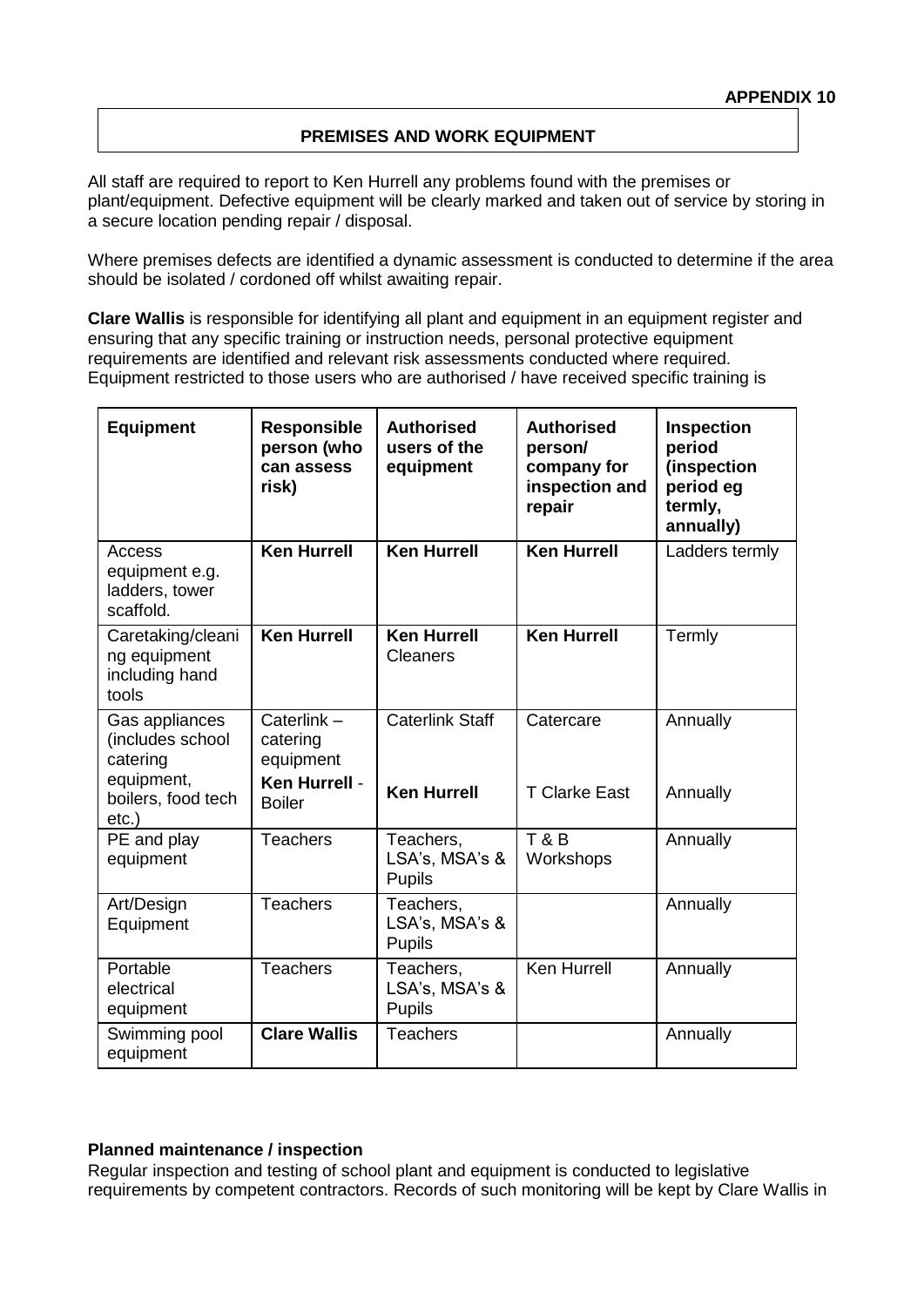the school office or by the school cook in the kitchen. (Key areas for compliance are outlined in 'Maintenance and inspection requirements on the the [Grid](https://thegrid.org.uk/health-and-safety-offsite-visits-premises/health-and-safety/premises-and-site-related) and the DfE's [Good Estate](https://www.gov.uk/guidance/good-estate-management-for-schools/health-and-safety)  [Management for schools](https://www.gov.uk/guidance/good-estate-management-for-schools/health-and-safety) )

## **Curriculum Areas**

Teachers are responsible for ensuring maintenance requirements for equipment in their areas are identified and implemented.

#### **Electrical Safety**

All staff will conduct a basic visual inspection of plugs, cables and electrical equipment prior to use. Defective equipment will be reported to Ken Hurrell.

All portable items of electrical equipment will be subject to formal inspection and testing (Portable Appliance Testing (PAT)) on an identified cycle (dependant upon the type of equipment and the environment it is used in).

All earthed equipment (class 1) and cables attached to such equipment will be tested annually.

This inspection and testing will be conducted by **Ken Hurrell**, annually in August.

**Clare Wallis** is responsible for keeping an up-to-date inventory of all relevant electrical appliances and for ensuring that all equipment is available for testing

Personal items of equipment (electrical or mechanical) should not be brought into the school without prior authorisation and must be subjected to the same tests as school equipment.

A fixed electrical installation test (fixed wire test) will be conducted by a qualified electrician on a 5 year cycle. It was last tested in August 2019. Records of these inspections and certification will be maintained and remedial works arising acted upon in a timely manner.

## **External play equipment**

External play equipment will only be used when appropriately supervised. This equipment will be checked daily before use for any apparent defects, and **Ken Hurrell** will conduct and record a formal [termly inspection](https://thegrid.org.uk/health-and-safety-offsite-visits-premises/health-and-safety/health-and-safety-topics/play-equipment) of the equipment.

PE and Play equipment is subject to an annual inspection by T & B Workshops.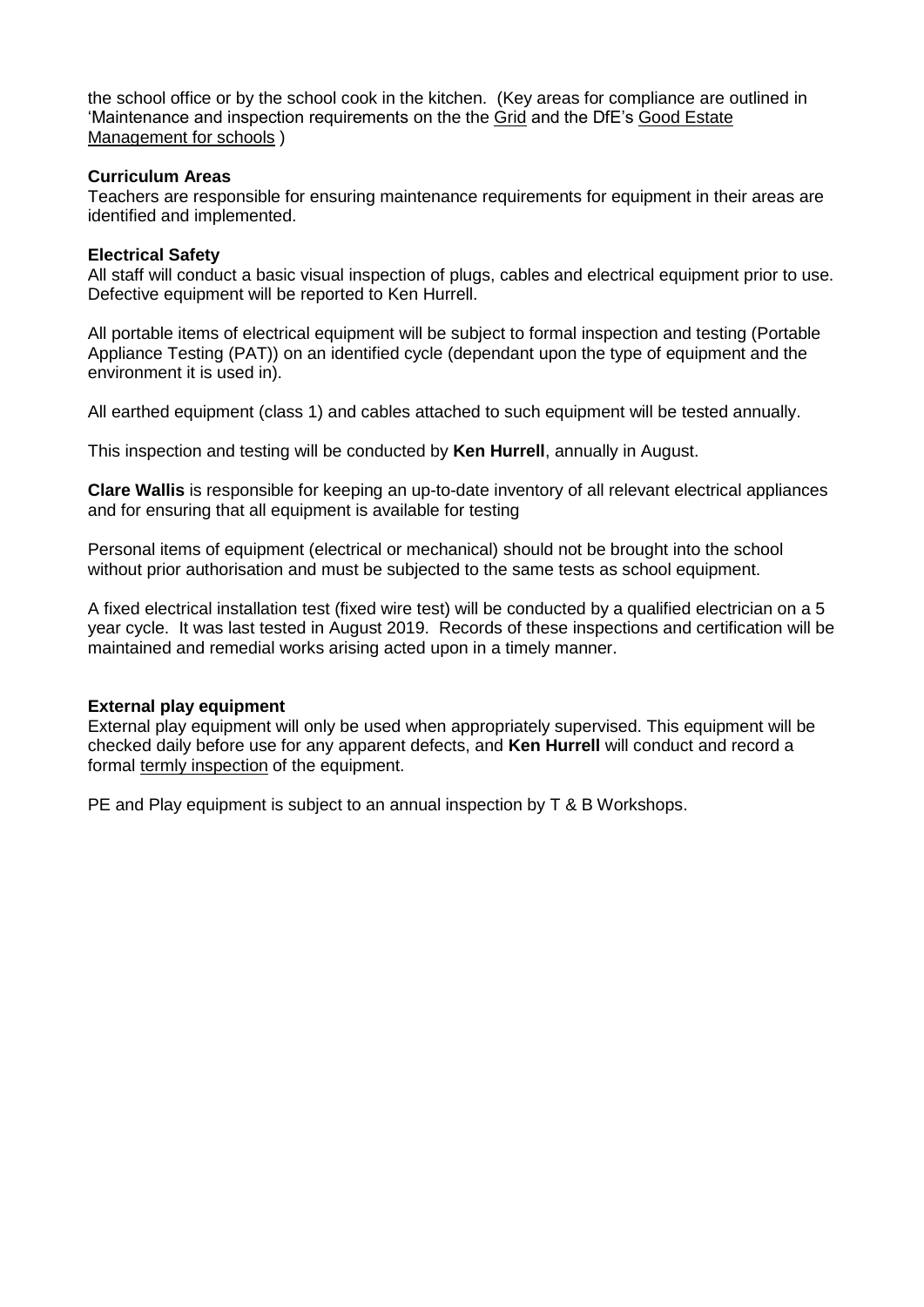# **FLAMMABLE AND HAZARDOUS SUBSTANCES**

Every attempt will be made to avoid, or choose the least harmful of, substances which fall under the *"Control of Substances Hazardous to Health Regulations 2002"* (COSHH Regulations).

Within curriculum areas (in particular science and DT) teachers are responsible for COSHH and ensuring that an up to date inventory and model risk assessments contained in the relevant national publications are in place. (CLEAPSS, Association for Science Education's "Topics in Safety" etc.)

In all other areas the establishments nominated person(s) responsible for substances hazardous to health is **Clare Wallis**

They shall ensure:

- an inventory of all hazardous substances used on site is compiled and regularly reviewed.
- material safety data sheets are obtained from the relevant supplier for all such materials.
- If required, full COSHH risk assessments are conducted and communicated to staff exposed to the product/substance.
- all substances are appropriately and securely stored out of the reach of children.
- all substances are kept in their original packaging and labelled ( no decanting into unmarked containers).
- suitable personal protective equipment (PPE) has been identified and available for use. PPE is to be provided free of charge where the need is identified as part of the risk assessment.

## **PPE**

All staff required to wear PPE will be provided with suitable information, instruction and training in its use and will use PPE provided accordingly, reporting any defects to their manager.

Where persons may be affected by their use on site, Clare Wallis is responsible for ensuring that COSHH assessments are available from contractors *(this applies to both regular contracts such as cleaners and caterers and from builders, decorators, flooring specialists, etc*).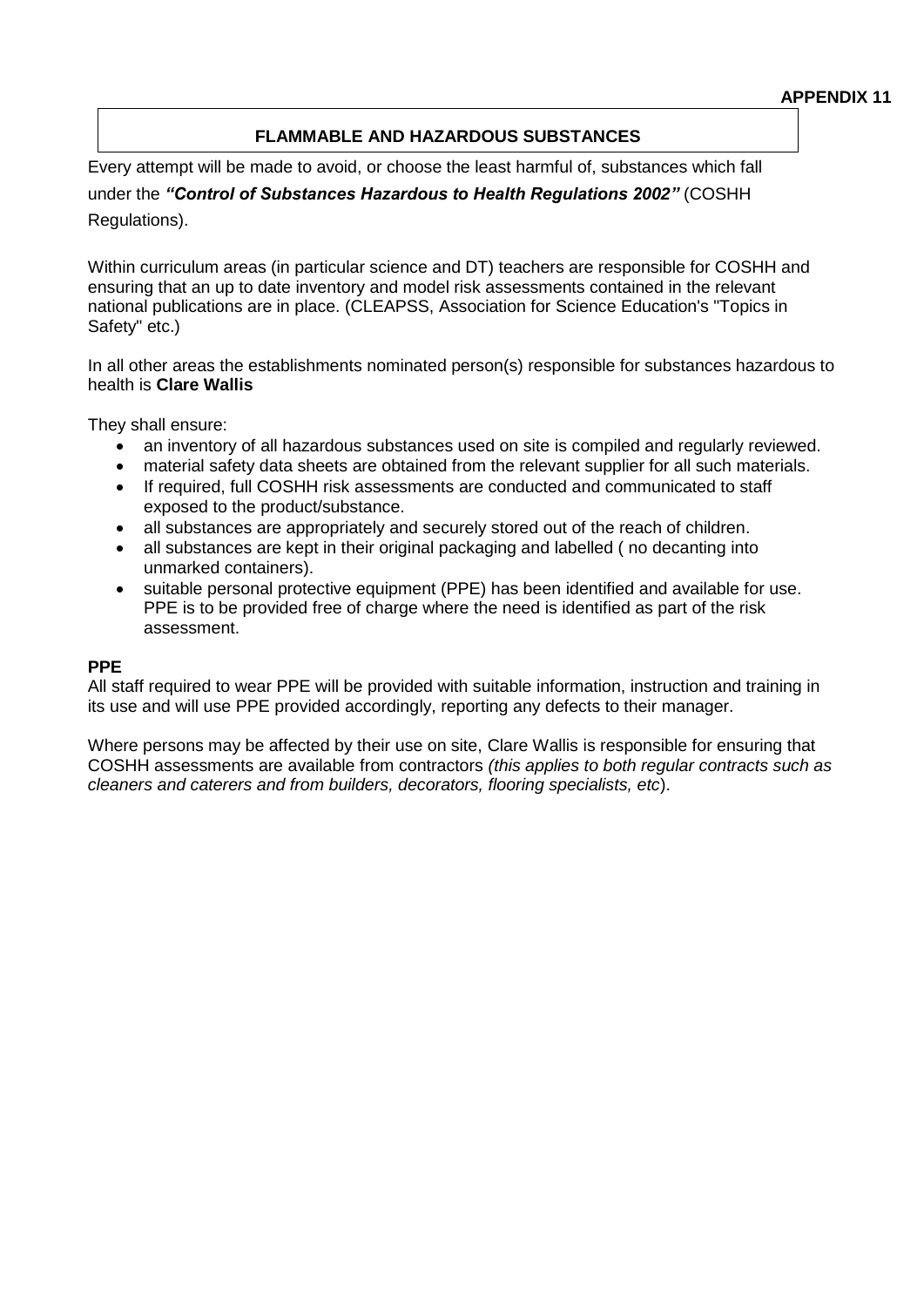

An asbestos survey and management plan is in place for the school in accordance with HCC's asbestos policy. The school's most recent asbestos management survey was conducted in November 2016.

The school's asbestos log (including school plans, asbestos survey data and site specific management plan) is held in the school office.

The Headteacher will ensure that **all** school staff (and others such as catering and cleaning staff who may not be employed directly by the school) are made aware of the location of asbestos containing materials (ACM) within their work areas.

Asbestos is present in the cladding of the outside wall of the Old Staff Room (Block E on the Site Plan). Staff, who are authorised to drill or affix anything to walls in the Old Staff Room must obtain approval from the Headteacher and sign the Asbestos Log prior to any works taking place in this area. There is also asbestos in the gasket pipework flanges in the Boiler Room.

**Under no circumstances must staff undertake any work which could disturb the fabric of the building or fixed equipment, e.g. affixing anything to walls without first obtaining approval from an Asbestos Authorising Officer.** (Even stapling / pushing a drawing pin into ACM may result in the release of fibres into the air.)

In the event of any damage occurring to materials known or suspected to contain asbestos this will be reported to one of the school's asbestos authorising officers and the area immediately evacuated and closed / locked off.

Professional advice will be sought and details of the incident reported to HCC's asbestos team [asbestos@hertfordshire.gov.uk.](mailto:asbestos@hertfordshire.gov.uk)

The school's asbestos authorising officers are **Ken Hurrell and Clare Wallis** and refresher training is required 3 yearly.

Prior to **any** work commencing on the fabric of the building or fixed equipment (e.g. boilers, kilns etc.), either by contractors or school staff, one of the asbestos authorising officers **must** check the asbestos log and establish whether permission to work can be given.

The Headteacher / asbestos authorising officers shall ensure:

- That the asbestos log is consulted at the earliest possible opportunity and that **all** work affecting the fabric of the building or fixed equipment is entered in the permission to work log and signed by those undertaking the work.
- A visual inspection of asbestos containing materials remaining on site is conducted and recorded (legal requirement to do so annually as a minimum).
- The limitations of the management survey and areas of the building that have **not** been surveyed are understood and considered as part of the permission to work process e.g. areas above 3m in height, within ceiling voids (where panels / tiles are fixed), floor voids and ducts etc.
- All records pertaining to asbestos are effectively maintained and retained (legal requirement to do so for a period of 40 years).
- The school's asbestos management plan is kept up to date and that any asbestos works (removal, new project specific surveys etc.) are notified to the LA via [asbestos@hertfordshire.gov.uk.](mailto:asbestos@hertfordshire.gov.uk)
- Where more invasive works and / or works which go beyond the limitations of the management survey are planned, a refurbishment / demolition survey will be commissioned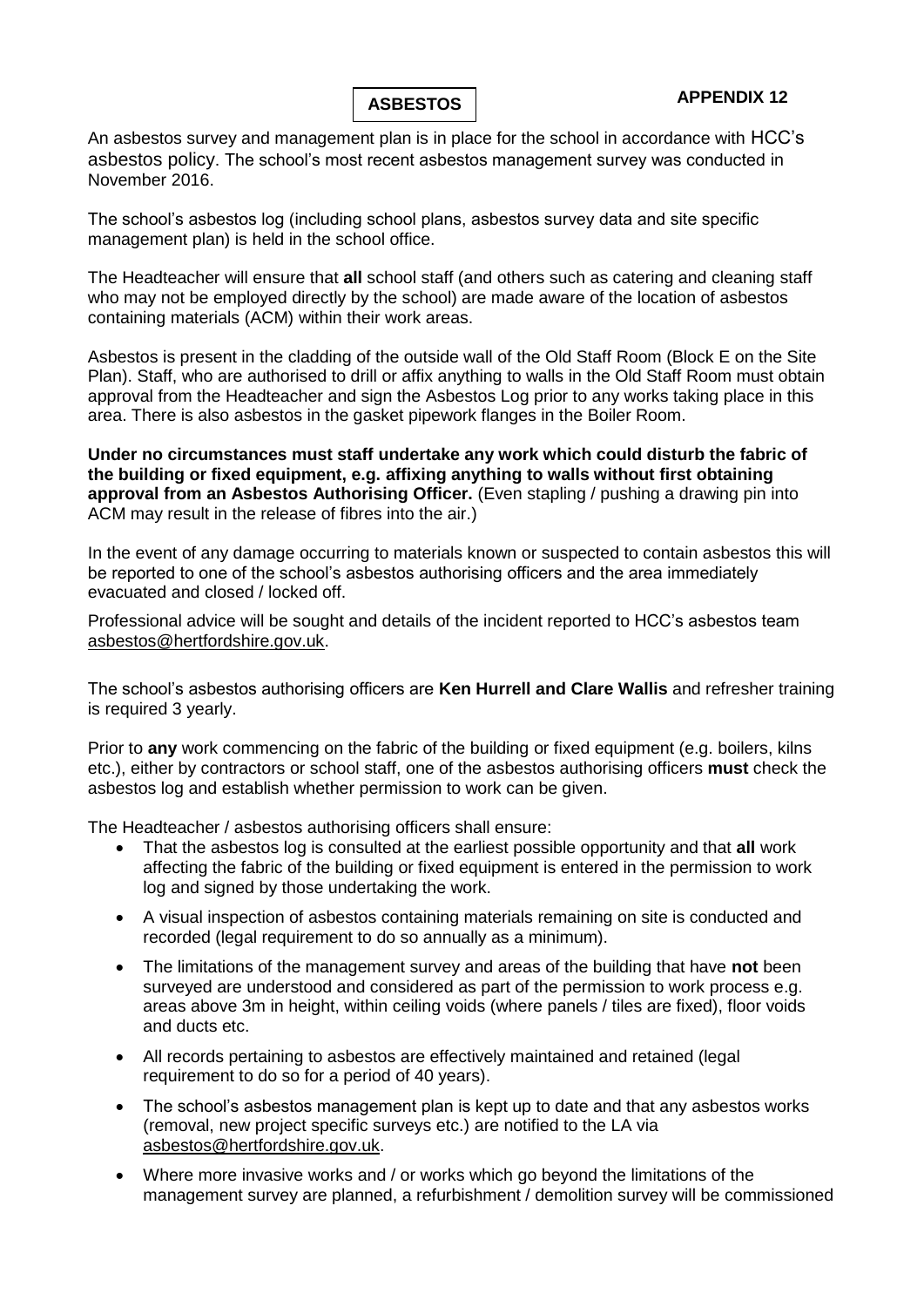to obtain a comprehensive assessment of all ACMs that could be affected prior to the works commencing.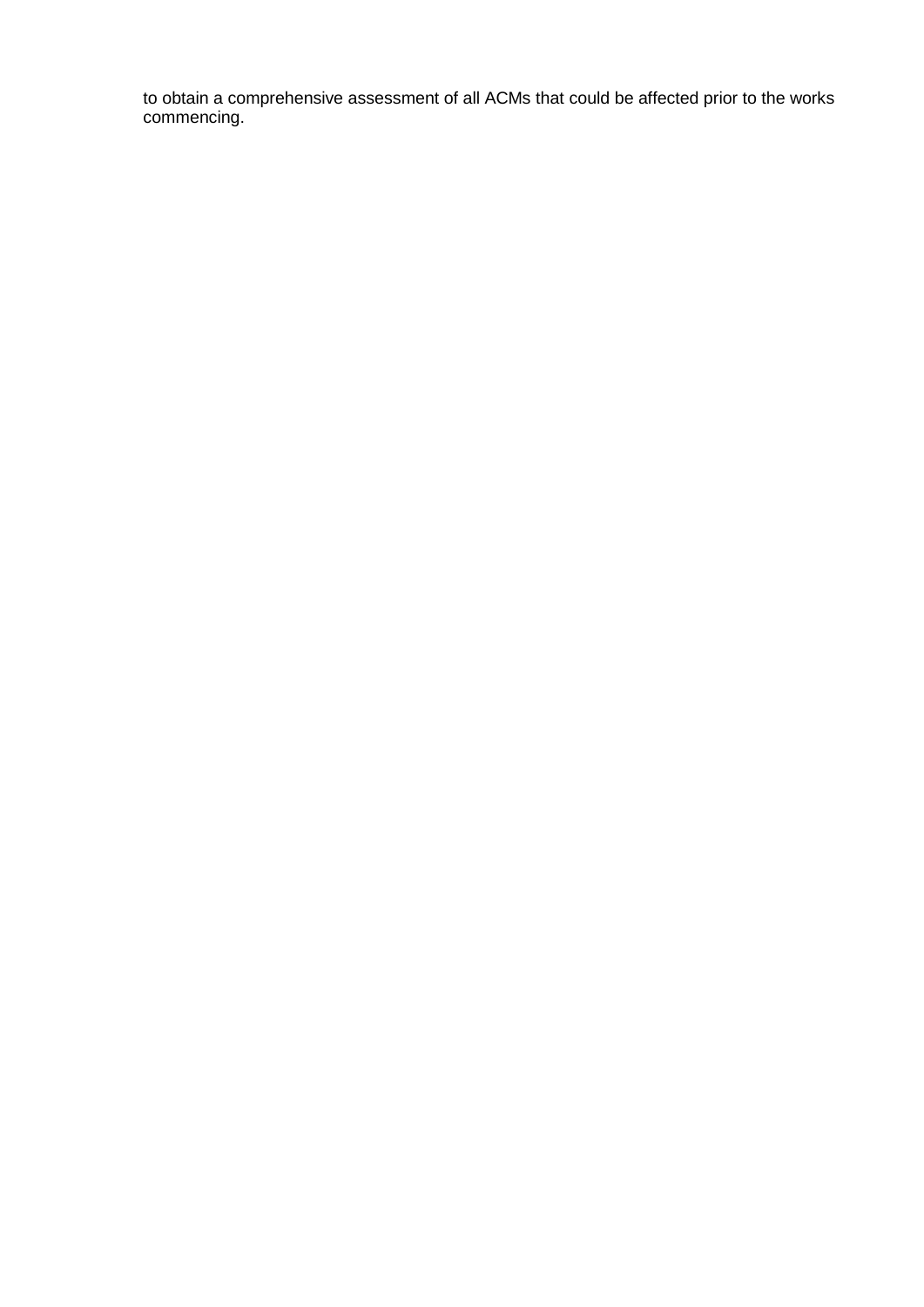## **CONTRACTORS**

All contractors used by the school shall ensure compliance with relevant health and safety legislation, guidance and good practice.

All contractors must report to school office where they will be asked to sign the visitors book and wear an identification badge. Contractors will be issued with guidance on emergency procedures, relevant risks, and local management arrangements, and vehicle movement restrictions.

**Clare Wallis** is responsible for monitoring areas where the contractor's work may directly affect staff and pupils and checking whether expected controls are in place and working effectively.

#### **School managed projects**

1

The [Construction \(Design and Management\) Regulations 2015](http://www.hse.gov.uk/construction/cdm/2015/index.htm?ebul=gd-cons/jun15&cr=1)<sup>3</sup> applies to all building, demolition, repair and maintenance or refurbishment work.

Where the school undertakes projects direct the governing body are considered the 'client' and therefore have additional statutory obligations. These projects are managed by **Nick Rowlands or an appropriate nominated governor** on the school's behalf who will ensure landlords consent has been obtained and, where applicable, all statutory approvals, such as planning permission and building regulations have been sought.

To ensure contractor competency the school uses a property framework contractor as a method of procuring works. These contractors have satisfied the County Council that they understand and abide by health and safety regulations. Details can be found at **[Property contractors and](https://thegrid.org.uk/health-and-safety-offsite-visits-premises/premises-and-sites/property-contractors-and-consultants)  consultants - [Hertfordshire Grid for Learning \(thegrid.org.uk\)](https://thegrid.org.uk/health-and-safety-offsite-visits-premises/premises-and-sites/property-contractors-and-consultants)**

When considering the appointment of contractors outside of Hertfordshire frameworks *Ken Hurrell* will undertake appropriate competency checks prior to engaging a contractor.

Contractors will be required to provide a construction phase plan, risk assessments and method statements detailing the safe systems of work to be used prior to works commencing on site.

Risk assessments and method statements shall be specific to the site and all aspects of the works to be undertaken. The school, contractors and any subcontractors involved will exchange relevant information regarding the work activities and agree the risk assessments.

 $3$  Such projects are notifiable to the HSE where the work exceeds 30 days or involves more than 500 person days of work. In such instances and/ or if there will be more than 1 contractor on site at the same time (in which case a principal designer and principal contractor must be appointed in writing by the client) it is recommended that an agent be used to work on the schools behalf.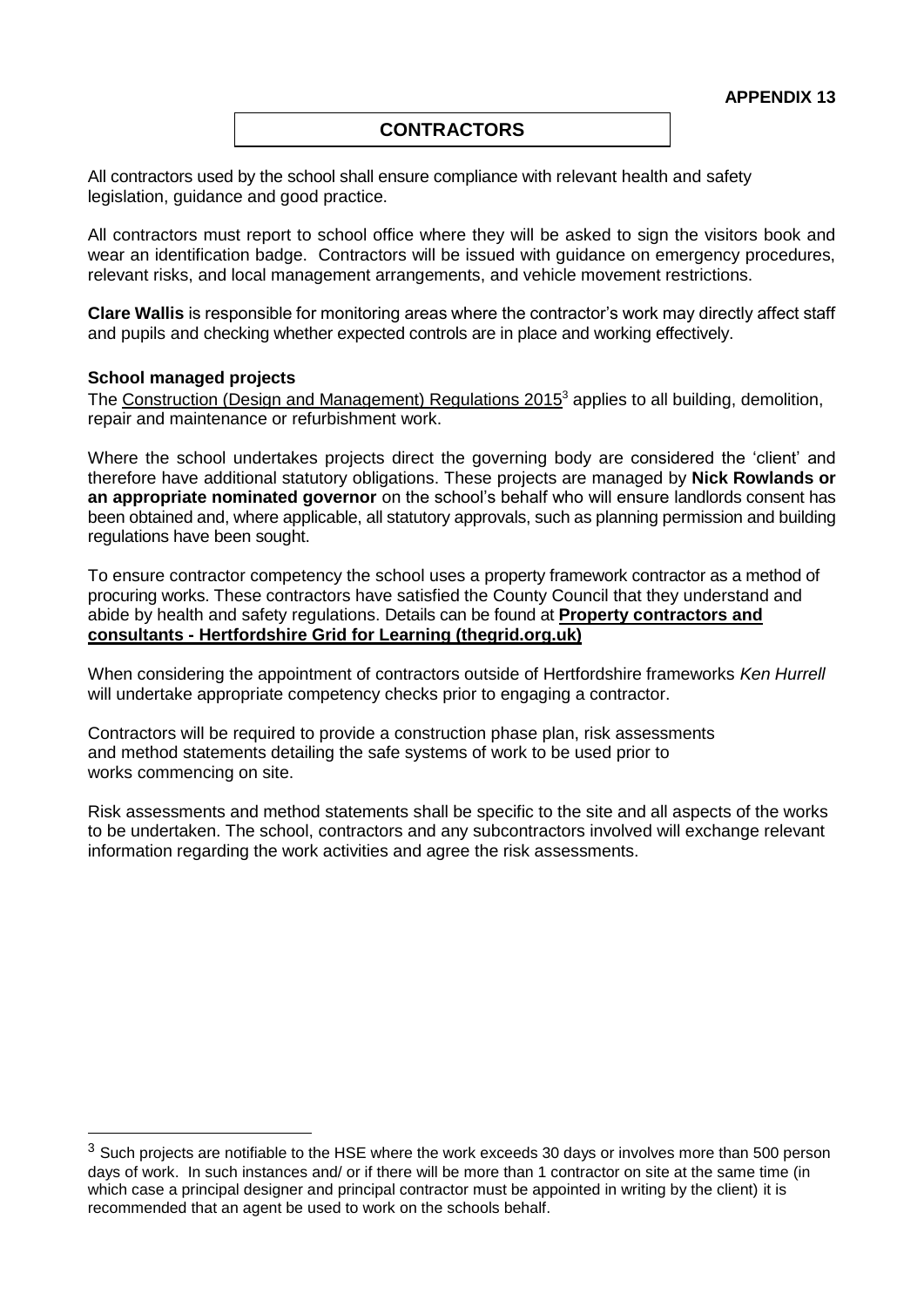# **WORK AT HEIGHT**

Working at height can present a significant risk, where such activities cannot be avoided a task specific risk assessment will be conducted to ensure such risks are adequately controlled. A copy of this assessment will be provided to employees authorised to work at height.

Storage above head height is minimised as far as possible, where this cannot be avoided only light-weight and rarely-used items are stored there.

When working at height (including accessing storage or putting up displays) appropriate stepladders or kick stools are to be used. Staff must not climb onto chairs etc.

Only those persons who have been trained to use ladders safely may use them. Basic instruction is provided to all staff who use ladders / stepladders, see [http://www.hse.gov.uk/pubns/indg455.htm.](http://www.hse.gov.uk/pubns/indg455.htm)

Formal training on work at height, use of ladders, mobile tower scaffolds etc. will be provided where a significant risk is identified as part of an individual's role.

The establishments nominated person responsible for work at height is Nick Rowlands

The nominated person(s) shall ensure:

- all work at height is properly planned and organised;
- the use of access equipment is restricted to authorised users:
- all those involved in work at height are trained and competent to do so;
- the risks from working at height are assessed and appropriate equipment selected;
- a register of access equipment is maintained, all equipment is regularly inspected and maintained with any defective equipment taken out of use until repaired / replaced
- any risks from fragile surfaces is properly controlled.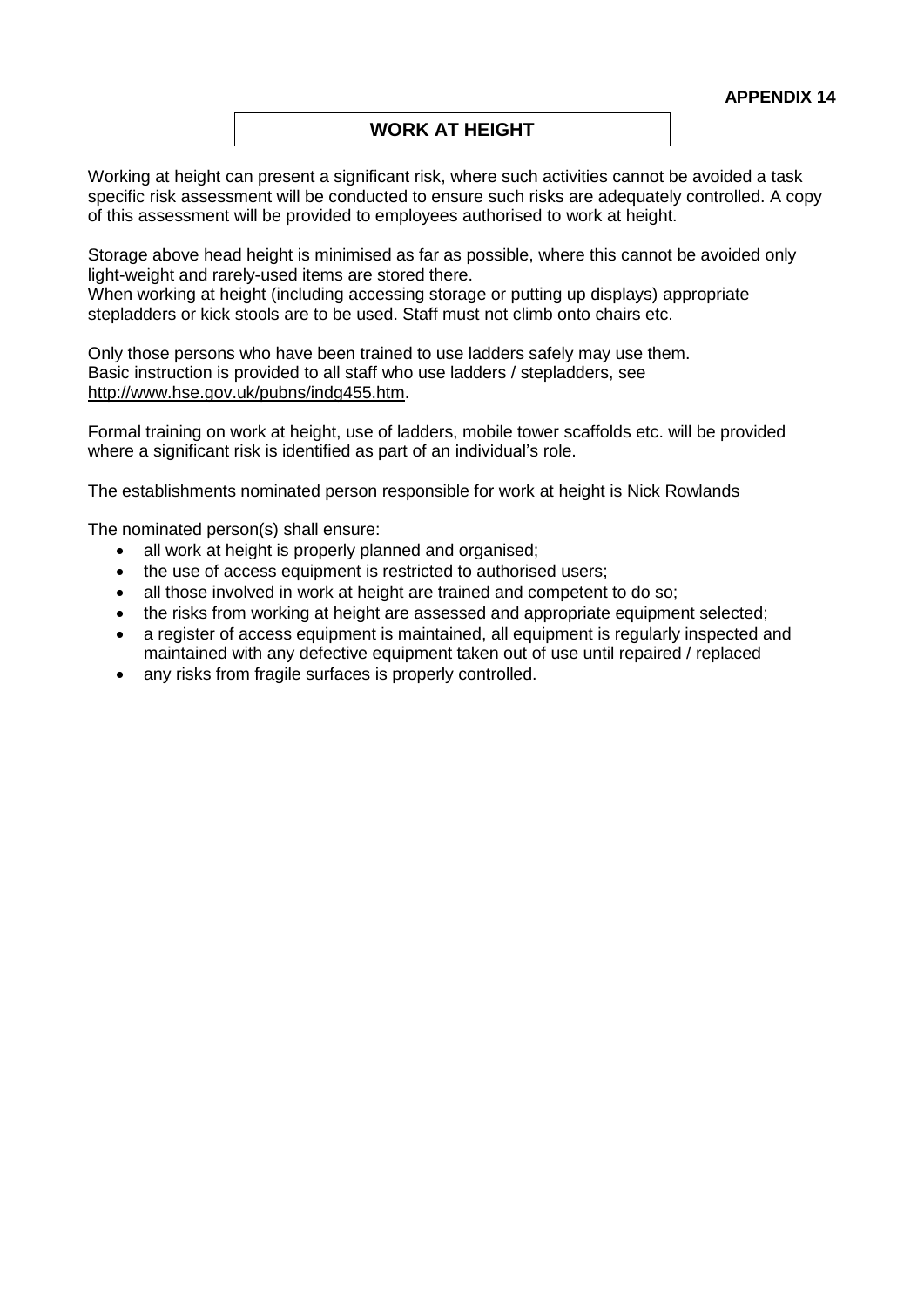## **LIFTING AND HANDLING**

Generic risk assessments for regular manual handling operations are undertaken and staff provided with information on safe moving and handling techniques.

#### **Staff should ensure they are not lifting heavy items and equipment unless they have received training and/or equipment in order to do so safely.**

Those manual handling activities which present a significant risk to the health and safety of staff, will be reported to Nick Rowlands and where such activities cannot be avoided a risk assessment will be conducted to ensure such risks are adequately controlled. A copy of this assessment will be provided to employees who must follow the instruction given when carrying out the task.

#### **Paediatric Moving and Handling**

All staff who move and handle pupils have received appropriate training (both in general moving and handling people techniques and specific training on any lifting equipment, hoists, slings etc. they are required to use).

All moving and handling of pupils has been risk assessed and recorded by a competent member of staff.

Equipment for moving and handling people (hoists, slings etc.) is subject to inspection on a 6 monthly basis by a competent contractor.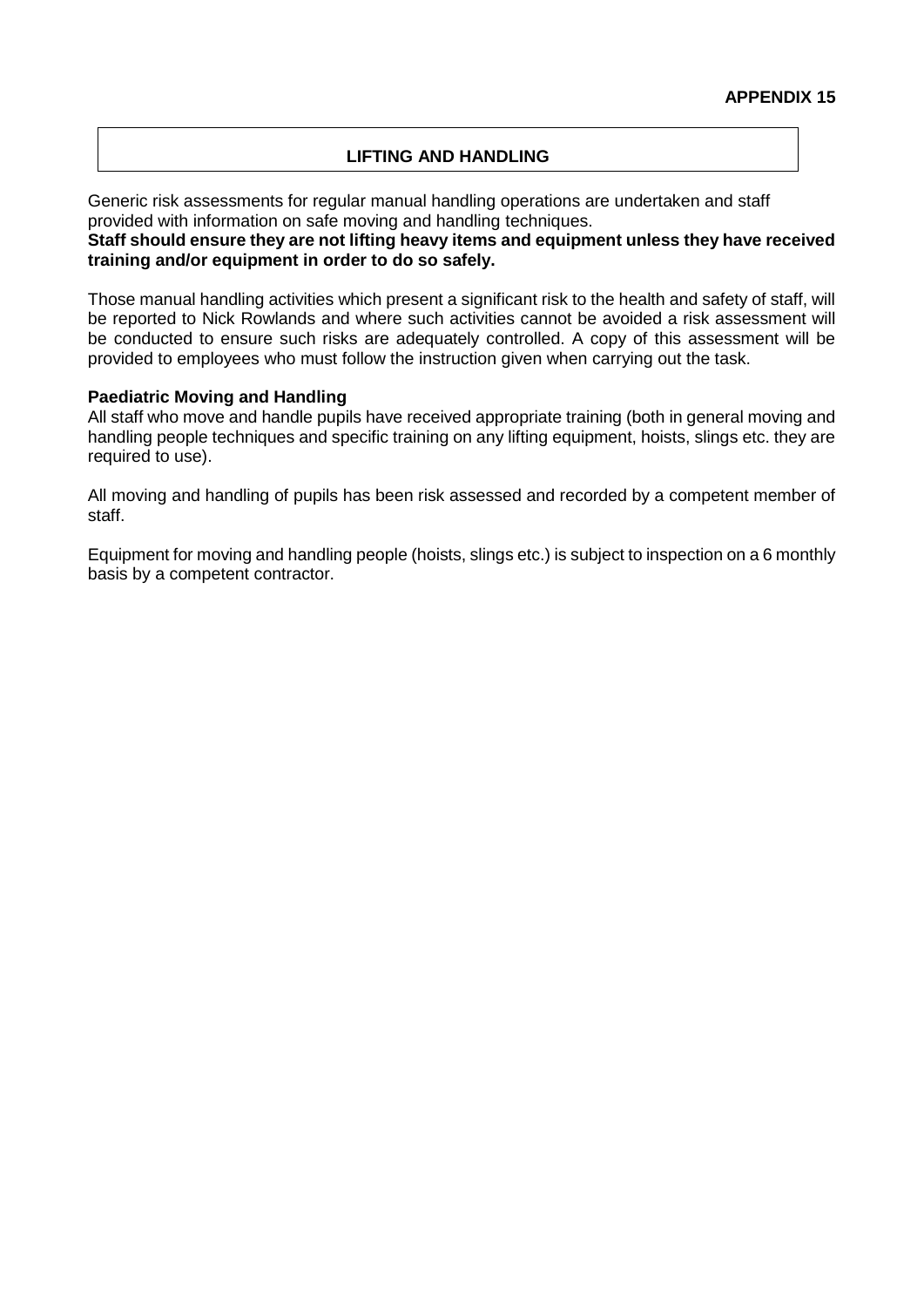# **DISPLAY SCREEN EQUIPMENT (DSE)**

All staff who use computers daily, as a significant part of their normal work *(significant is taken to be continuous / near continuous spells of an hour or more at a time*) e.g. admin / office staff shall have a DSE assessment carried out.

Staff identified as DSE users are entitled to an eyesight test for DSE use every 2 years by a qualified optician (and corrective glasses if required specifically for DSE use).

Advice on the use of DSE is available via the [Grid](https://thegrid.org.uk/health-and-safety-offsite-visits-premises/health-and-safety/health-and-safety-topics/display-screen-equipment)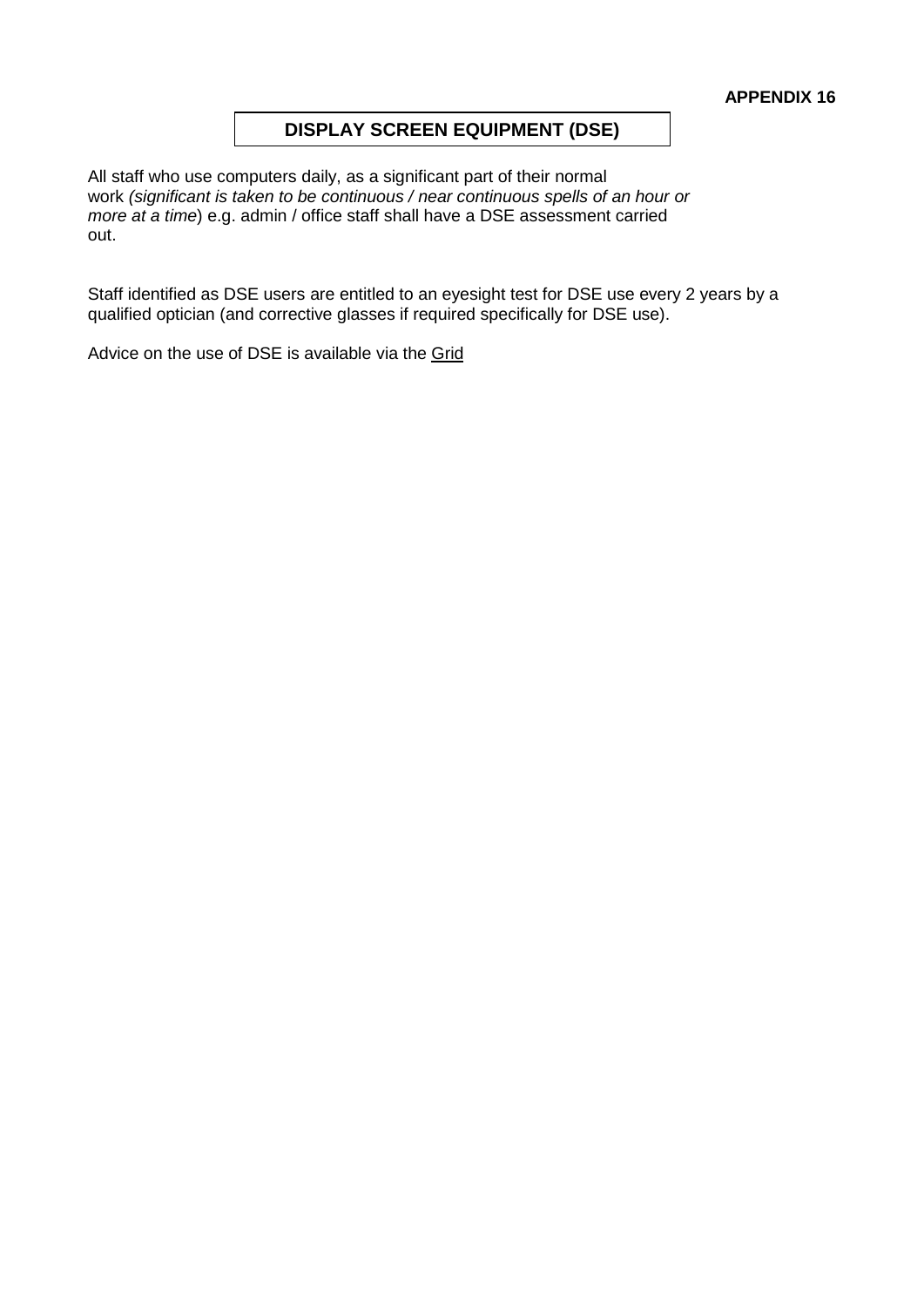## **VEHICLES ON SITE**

Vehicular access to the school is restricted to school staff and visitors only and not for general use by parents / guardians when bringing children to school or collecting them.

Access to the school must be kept clear for emergency vehicles.

The vehicle access gate must not normally be used for pedestrian access.

A risk assessment is in place for pedestrian / vehicle segregation

If an event is being held outside of normal school activities for which this is the sole access, then all due care must be taken to ensure the safety of those passing through this entrance.

After school activities may involve parents and other adults to use the parking facilities. All due care and attention must be paid by these drivers when travelling through the school premises. Speed is restricted to 5 miles per hour.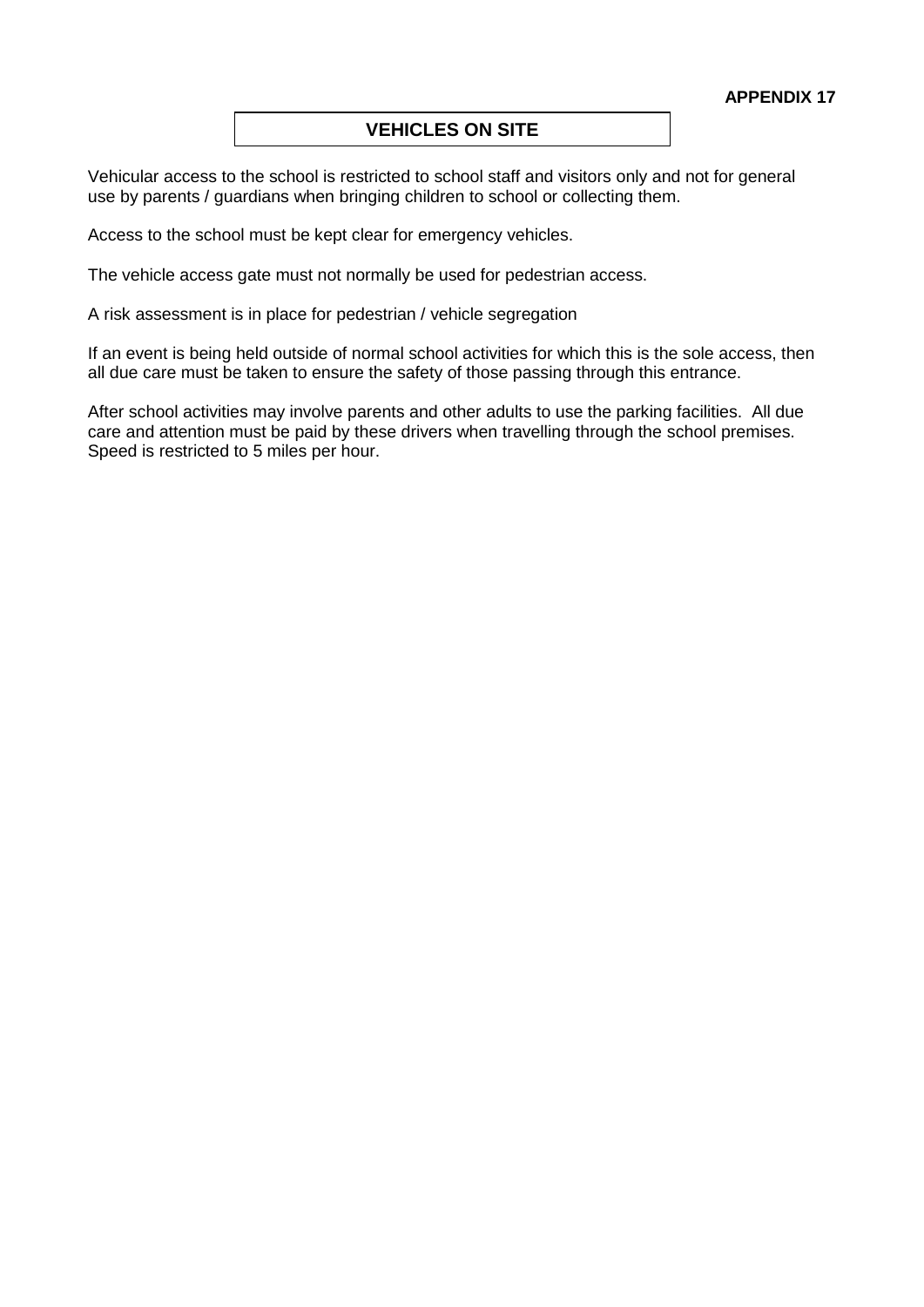# **LETTINGS / SHARED USE OF PREMISES**

Lettings are managed by **Clare Wallis** following HCC guidance.

They will ensure a signed letting agreement is completed specifying the school's terms and conditions for hire. [\(COVID-19 supplementary conditions of hire](https://thegrid.org.uk/health-and-safety-offsite-visits-premises/health-and-safety/premises-and-site-related) available for school to adapt on the Grid)

Relevant public liability cover must be in place and checked by the school.

The school will provide hirers with a site induction to ensure they are clear on emergency procedures and any specific risks or restrictions relating to the use of the site.

A risk assessment (proportionate to the activity) will be completed before the event, the School reserves the right to impose restrictions in order to ensure health and safety.

See Policy on lettings and community use of the school.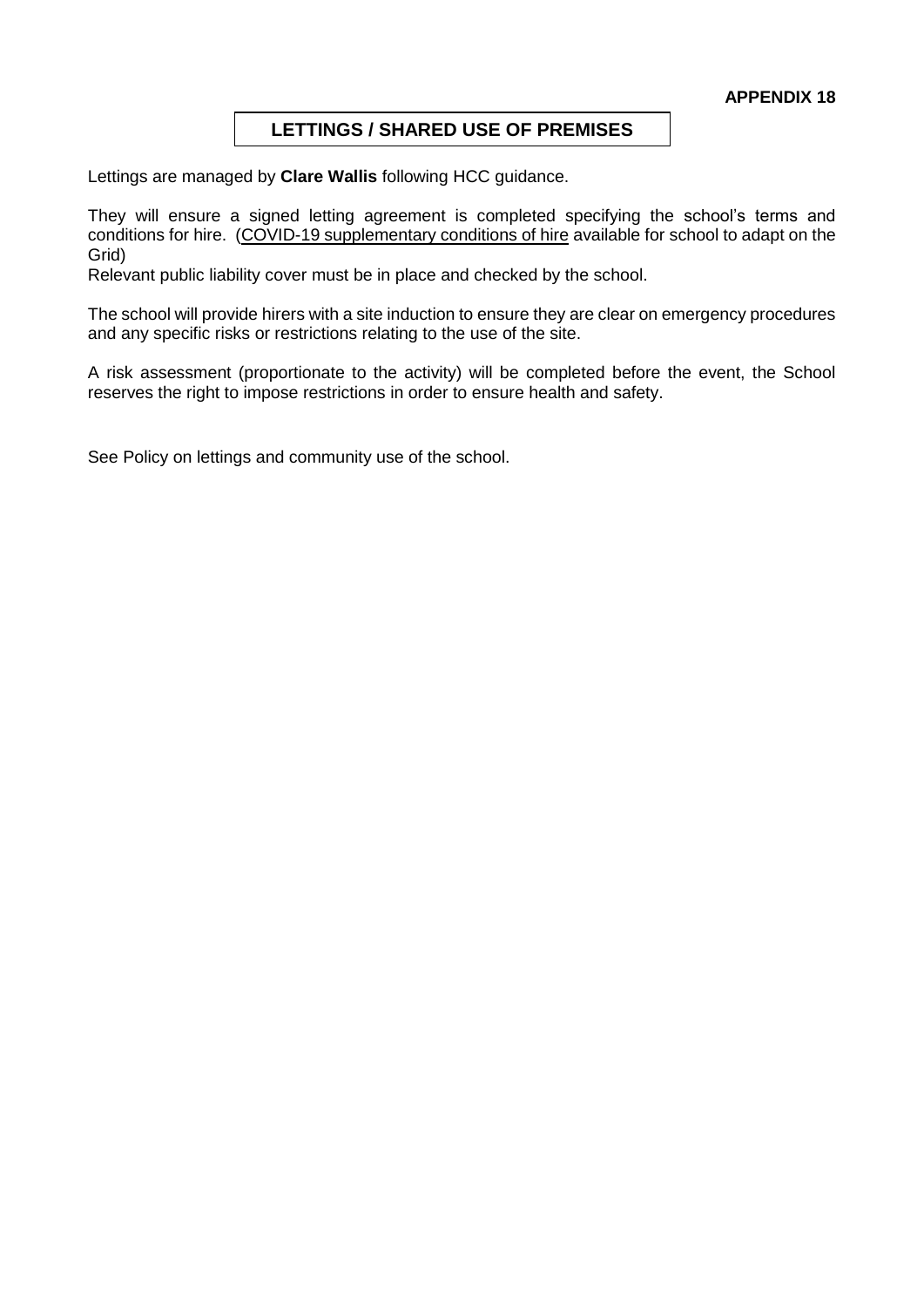#### **MINIBUSES**

**Clare Wallis** maintains a list of nominated drivers who have received training in order to drive a minibus and conducts an annual check of their driving licence via the [DVLA.](https://www.gov.uk/check-driving-information)<sup>4</sup>

On an annual basis individual staff will be required obtain a check code from the [DVLA](https://www.gov.uk/view-driving-licence#before-you-start) and provide this to Clare Wallis in order the school can see what vehicles they can drive and any penalty points or disqualifications on their licence

All minibus drivers should hold a valid HCC minibus permit (valid for 5 years) issued by the HCC Road Safety Unit.

The teachers who hold a minibus permit are:

Clair Tustin Cathy Pyatt Nick Rowlands Sam Allen Jo Telfer

<u>.</u>

We have no minibus of our own but only use a minibus belonging to a school who follow County Guidelines.

<sup>4</sup> All drivers must be over 21 and hold a full Category B (car) licence, non-employees must have held this for at least two years. Employees must have category D1 entitlement, those who obtained their car licence after 1 January 1997 must additionally obtain Category D or D1 by passing a medical and the Passenger Carrying Vehicle (PCV) theory and practical driving tests. This also applies to all drivers with pre-1997 licences if they intend to drive a minibus abroad.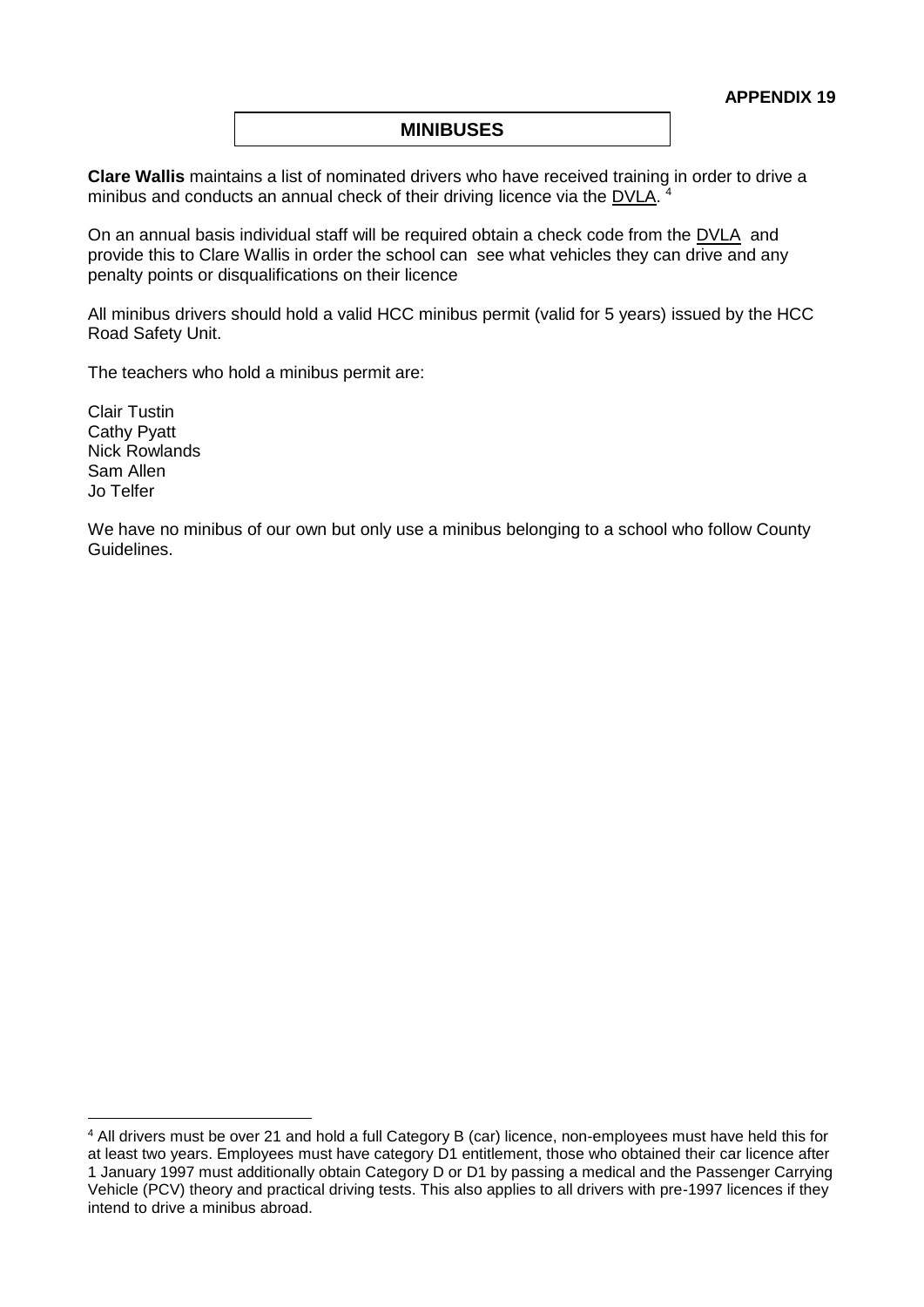## **STRESS / WELLBEING**

The school and governing body are committed to promoting high levels of health and well being and recognise the importance of identifying and reducing workplace stressors through risk assessment, in line with the HSE and HCC's management standards.

All issues relating to stress and general health and wellbeing are responded to quickly and with understanding. All issues arising will be addressed in confidence. Performance Management Leaders, Mentors and Key Stage Leaders are all responsible for providing support when necessary.

**N. Rowlands** will support the adult appropriately to the needs of the individual as well as the needs of the school.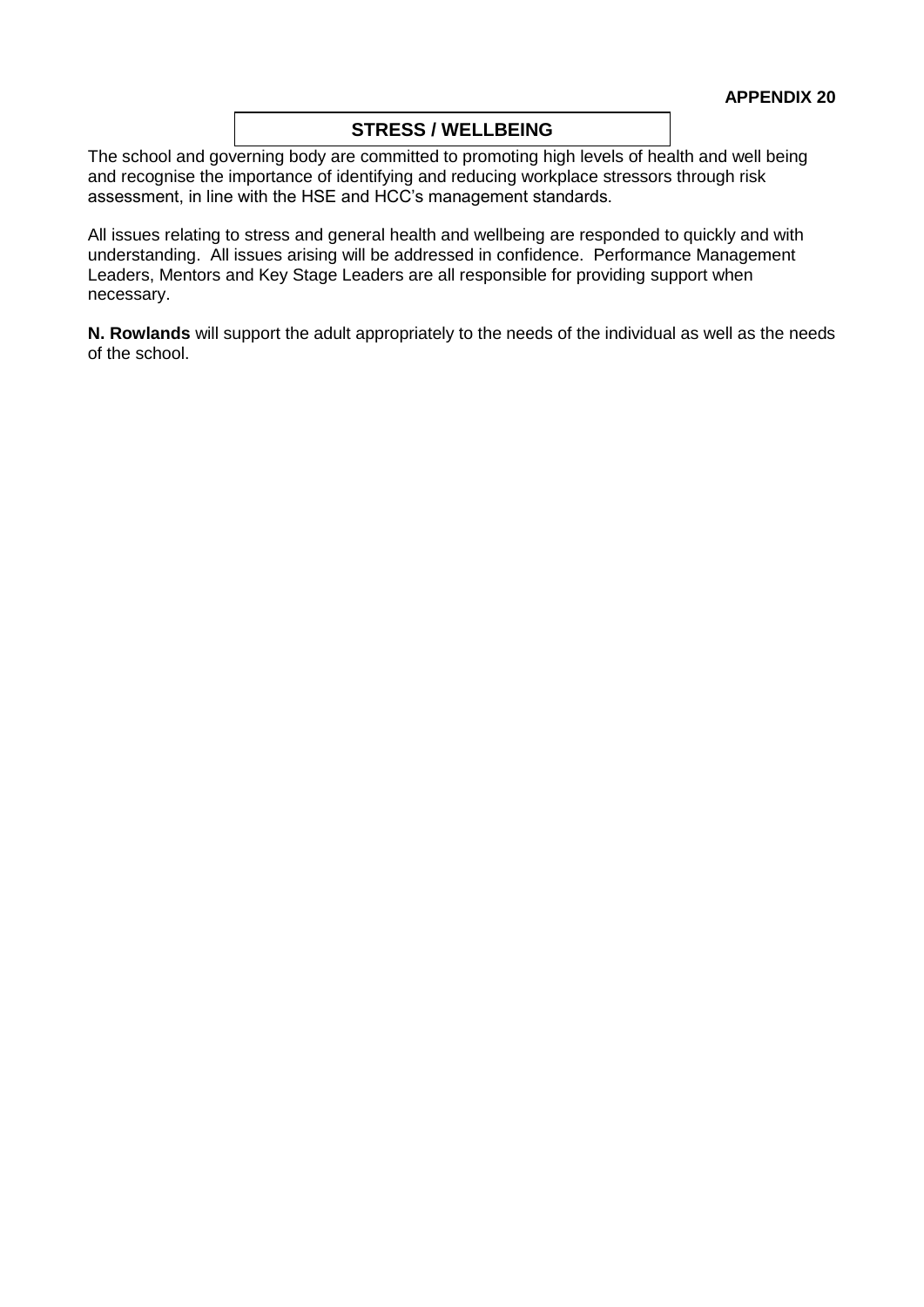# **LEGIONELLA**

A water risk assessment of the school has been completed by **Clare Wallis**. **Ken Hurrell** is responsible for ensuring that the identified operational controls are being conducted and recorded in the school's water log book.

This risk assessment will be reviewed where significant changes have occurred to the water system and/ or building footprint.

The risks from legionella are mitigated by basic operational controls and thus the following checks are undertaken and recorded.

- Water is heated and stored to 60 deg C at calorifiers (any vessel that generates heat within a mass of stored water);
- Weekly flushing of seldom used outlets and all showers (with all outlets flushed after school holiday periods);
- Monthly temperature checks on sentinel outlets (those nearest and furthest away from calorifiers;
- Quarterly disinfection / descaling of showers;
- Stored cold water tanks are inspected for compliance and safety on an annual basis by Ken Hurrell and tank water temperature recorded.

All records relating to the management of Legionella must be kept for 5 years.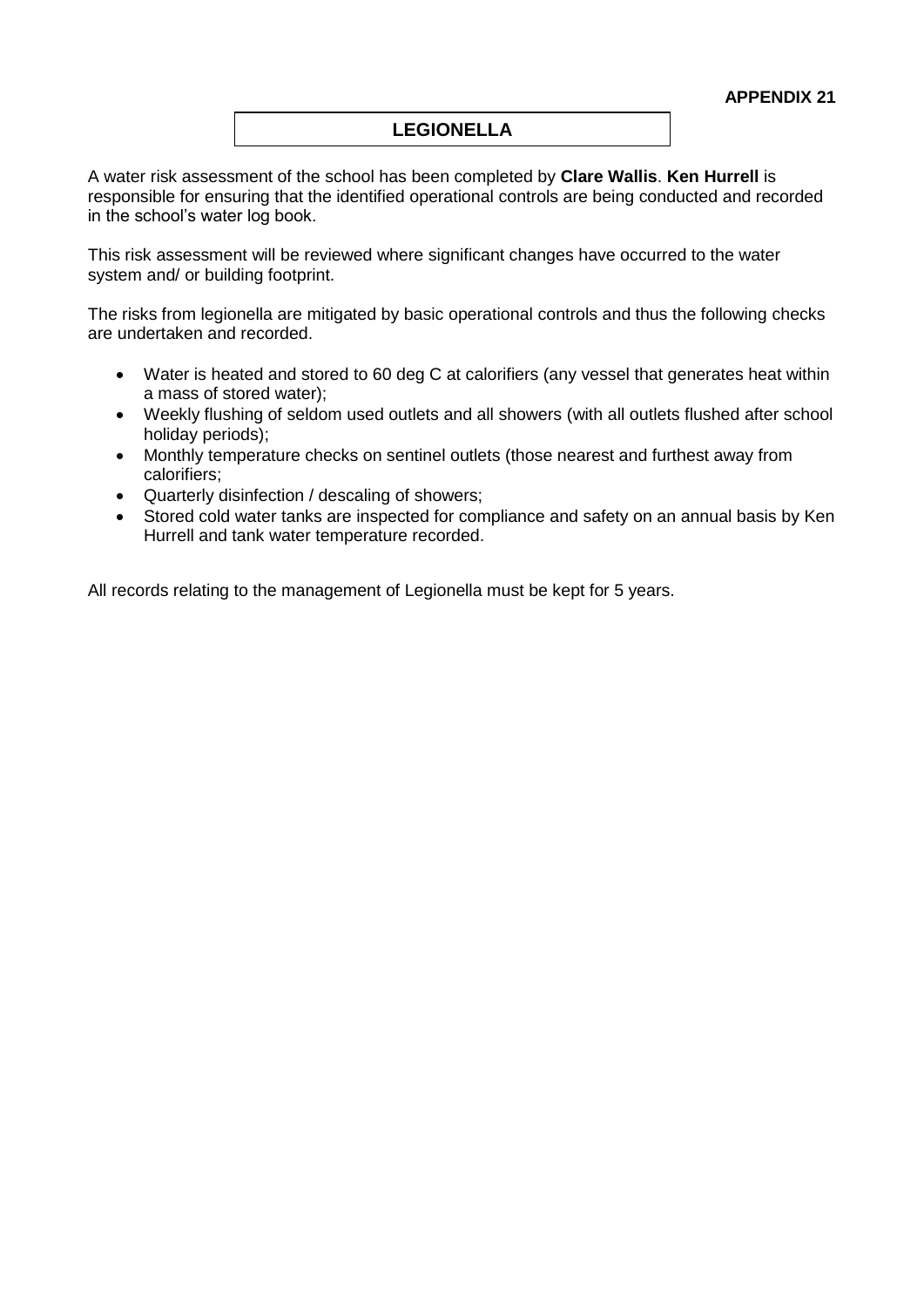## **SCHOOL SWIMMING**

#### **Primary school swimming in public / secondary schools**

These will be planned as an offsite visit in line with the schools policy.

The school will obtain a copy of the pool's standard operating procedure (PSOP) ( sometimes referred to as a normal operating procedure (NOP) and emergency action plan (EAP)) which identify the safety arrangements for the host pool.

In addition the school will obtain assurance over:

- The level of training of the swimming teacher(s);
- Pupil / swimming teacher ratios;
- Rescue / lifeguard provision provided;
- Changing provision / arrangements

#### **For schools with swimming pools**

The Headteacher will ensure that the pool is managed in accordance with the LA's guidance Safe [Practice in School Swimming](https://live-hgfl-the-grid.cloud.contensis.com/health-and-safety-offsite-visits-premises/health-and-safety/health-and-safety-topics/swimming) , HSE Managing Health & Safety in Swimming Pools publication (MHSSP)<https://www.hse.gov.uk/pubns/priced/hsg179.pdf> and [PWTAG](https://www.pwtag.org/standards-and-guidance-hub/) (Pool Water Treatment Advisory Group) Standards and Guidance.

A risk assessment has been carried out by **Clare Wallis**. Normal Operating Procedures (NOP) and Emergency Action Plans (EAP) are available from the school office and are available to all groups hiring the facility.

All staff are to ensure that they are familiar with the PSOP for the swimming pool, check that rescue equipment is available and that the swimming pool is secured to prevent unauthorised access when not supervised.

Pool plant operations and water testing is carried out by HCC, who will ensure that the water quality meets the standards identified by the Pool Water Treatment Advisory Body (PWTAG). HCC will ensure that bacterial testing is carried out and, where necessary, carry out any remedial actions.

The Headteacher will ensure that teachers expected to undertake swimming teaching activities have completed swimming teaching as part of their Initial Teacher Education (ITE) and have experience and confidence which is appropriate for the level of swimming instruction undertaken for pools deeper than 1.2M staff must have also completed appropriate specialist qualifications as identified in Safe Practice in School Swimming.

Nick Rowlands will ensure adequate provision is made for lifesaving, first aid and resuscitation cover appropriate to the type of swimming sessions.

Lettings agreements are managed Clare Wallis who will ensure that a lettings agreement has been completed, risk assessments for the activity have been completed by the hirer and returned to the school and that the hirer knows and understands the PSOP.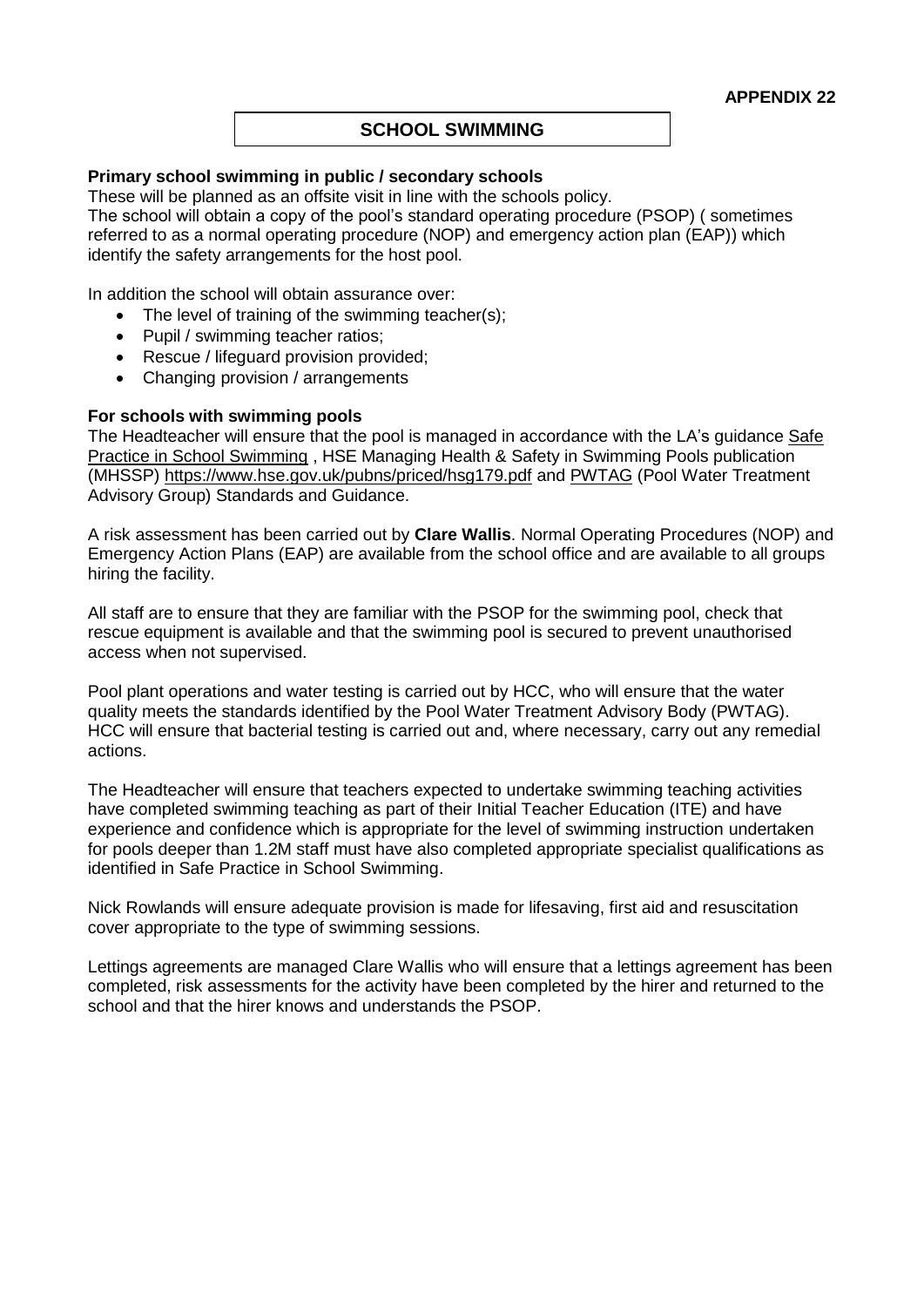# **Addendum to H&S policy**

In line with the school's wider responsibilities under Health and safety legislation detailed in the main H&S policy, the school has produced a COVID-19 risk assessment detailing the control measures in place to mitigate risks of transmission, this is based on the national guidance for schools produced by the DfE.

<https://www.gov.uk/government/publications/actions-for-schools-during-the-coronavirus-outbreak>

Our risk assessment has been consulted on with all staff and will be regularly reviewed to any reflect changes in national guidance as well as local operational issues.

#### **The Headteacher will:**

Have overall responsibility for the development and implementation of the wider H&S policy, COVID-19 risk assessment and action plan.

Consult with all staff as part of the planning and risk assessment process.

Ensure all documentation is regularly reviewed to meet current need and any updated guidance from the Government or Local Authority.

Ensure that all staff, including temporary staff, peripatetic and supply teachers, visiting coaches etc. are briefed on the required controls for managing risk.

Put in place a monitoring process to review how staff and students adapt and adopt to the controls put in place, reviewing the risk assessment to reflect any additional controls or risks which become apparent as operational activities and curriculum are delivered.

Ensure that individual risk assessments (for both staff and pupils) are conducted where required.

Ensure the school has an outbreak management plan outlining additional measures that may be required in the event of an outbreak in the school

## **All staff will:**

Carry out all work in accordance with the policy, risk assessment and action plan, including additional tasks as part of the response to COVID-19.

Take the opportunity to contribute to the risk assessment and action planning process.

Ensure appropriate controls and procedures are brought to the attention of all staff under their control.

Be responsible for reporting any Health and Safety risks related to COVID-19 to the Headteacher.

The COVID-19 risk assessment ensures compliance with the Government's guidance on managing the risk of COVID-19 namely to:

- ensure good hygiene procedures are in place and in line with national guidance;
- Maintain appropriate cleaning regimes and ensure staff wear appropriate personal protective equipment (PPE) in circumstances where this is required.
- Keep occupied spaces well ventilated.
- Follow public health advice on self-isolation and managing confirmed cases.
- Promote asymptomatic testing.